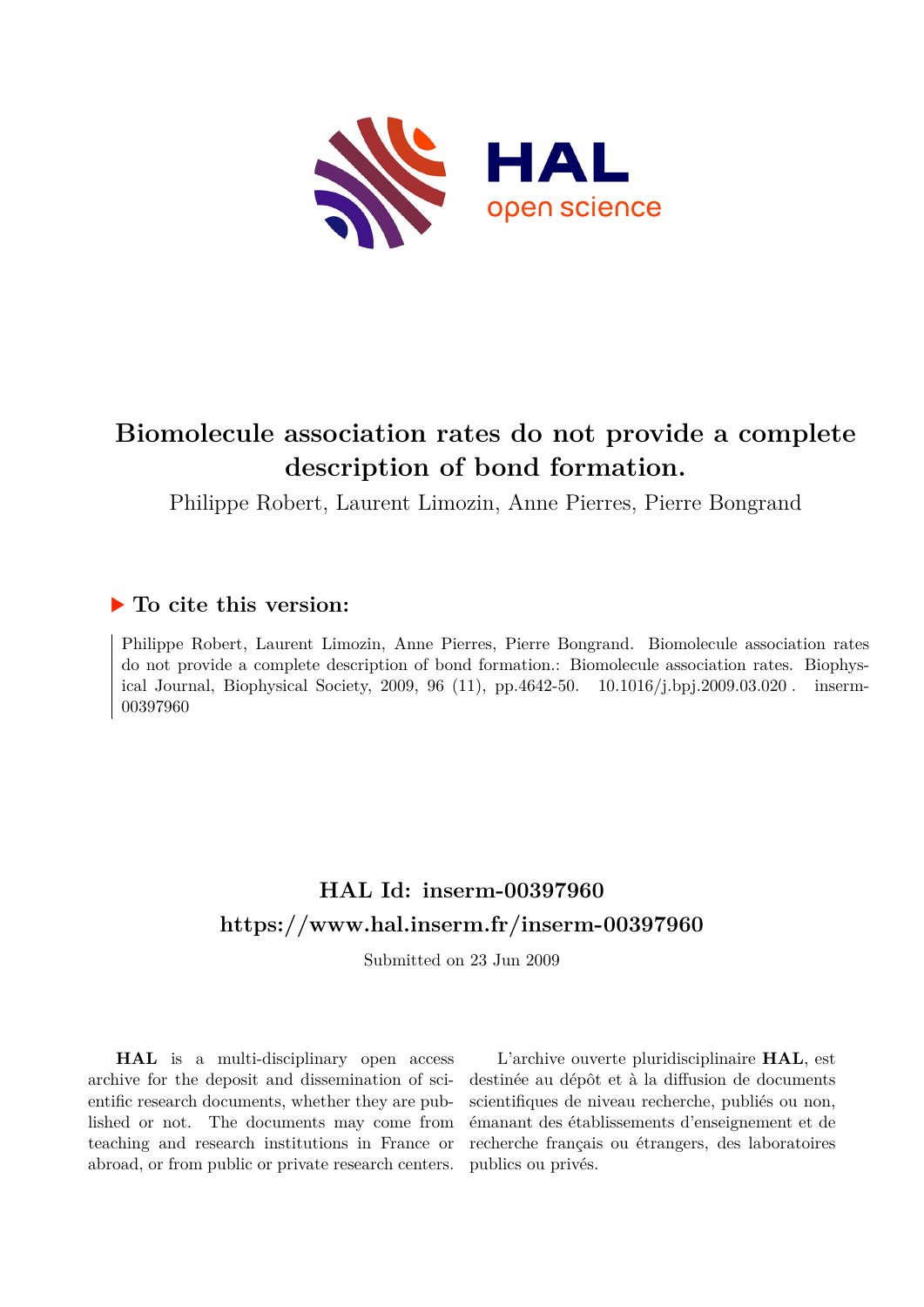*This unedited manucript was published in the Biophysical Journal 96: 4642-4650 (2009)* 

## **BIOMOLECULE ASSOCIATION RATES DO NOT PROVIDE A COMPLETE DESCRIPTION OF BOND FORMATION**

Philippe Robert\*†‡§, Laurent Limozin\*†‡, Anne Pierres\*†‡, Pierre Bongrand\*†‡§

\* INSERM UMR600, Lab. Adhesion & Inflammation, Parc Scientifique de Luminy, Case 937,

13288 Marseille Cedex 09, FRANCE

† CNRS UMR6212

‡ Université de la Mediterranée

§ Assistance Publique Hôpitaux de Marseille, Lab. Immunologie.

*Condensed title* : Biomolecule association rates

*Key words* : single-molecule studies, kinetics, diffusion, rough potential, molecular interactions

*Corresponding author***:** Pierre Bongrand, Tel (33) 491-82-88-52; Fax:(33) 491-82-88-51; E-mail: pierre.bongrand@inserm.fr.

#### **ABSTRACT**

The efficiency of many cell surface receptors is dependent on the rate of binding soluble or surfaceattached ligands. Much effort was done to measure association rates between soluble molecules (3D  $k_{on}$ ) and, more recently, between surface-attached molecules (2D  $k_{on}$ ). The underlying assumption is that the probability of bond formation between receptors and ligands is proportional to the first power of encounter duration. Here we provide new experimental evidence and we review published data demonstrating that this simple assumption is not always warranted. Using as a model system the (2D) interaction between ICAM-1-coated surfaces and flowing microspheres coated with specific anti-ICAM-1 antibodies, we show that the probability of bond formation may scale as a power of encounter duration that is significantly higher than one. Further, we show that experimental data may be accounted by modelling ligand-receptor interaction as a displacement along a single path of a rough energy landscape. Under a wide range of conditions, the probability that an encounter of duration t resulted in bond formation varied as erfc $[(t_0/t)^{1/2}]$ , where  $t_0$  was on the order of 10 milliseconds. It is concluded that the minimum contact time for bond formation may be a useful parameter in addition to conventional association rates.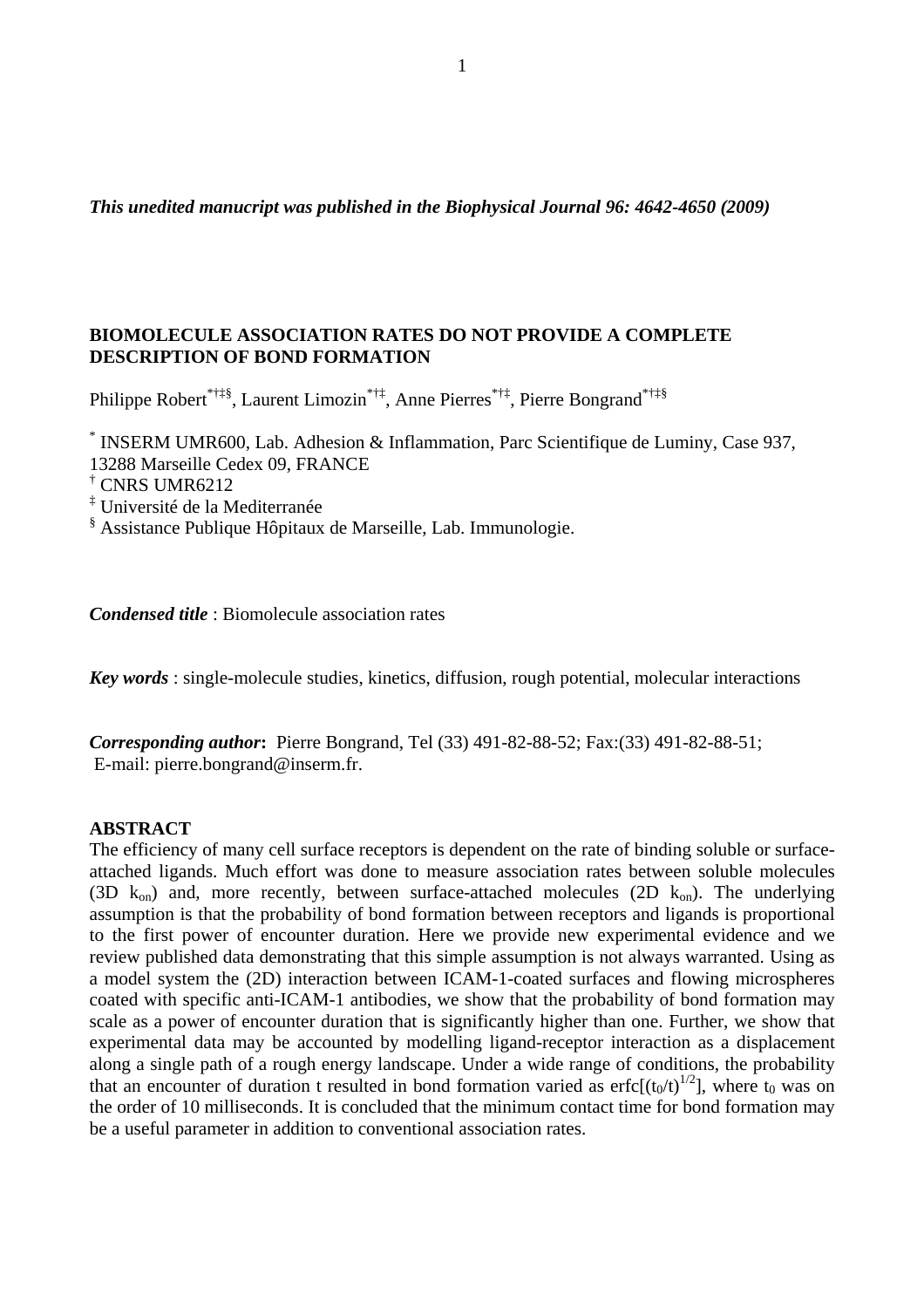#### **INTRODUCTION**

The main function of proteins may be to bind to other biomolecules (1). In several situations such as antigen binding by antibodies (2), selectin-mediated tethering of leukocytes to the vessel walls on the onset of inflammation  $(3,4)$  or integrin activation  $(5,6)$ , receptor efficiency is highly dependent on association rate; Measuring this parameter is thus considered as an important issue (7). Recently, many authors measured the rate of association between receptors and ligands in solution (8,9). Also, different techniques such as atomic force microscopy (10), fluorescence measurements (11), flow chambers (12) or micropipettes (13,14) yielded quantitative information on association rates between surface-bound molecules. It is now well recognized that it is difficult to relate association rates measured in solution (i.e. 3D conditions) to the behaviour of membranebound receptors (2D reaction) (7,15). However, all experiments relied on the assumption that it is possible to define an association rate parameter,  $k_{on}$ , such that the probability of bond formation between a ligand and a receptor maintained at binding distance during a sufficiently short time interval of duration t is proportional to t. The purpose of the present report is to show that this assumption may not be warranted in all experimental situations. In other words,  $k_{on}$  cannot be used to predict bond formation under all conditions. First, we present experimental data supporting the view that the probability of ligand-receptor association may be proportional to a power of the contact time higher that one. It is argued that the problems related to the use of association rate were fairly unnoticed since i) encounter times between soluble molecules are set by diffusion rules and are therefore similar in all experiments, and ii) for practical reasons, binding experiments performed between surface-attached molecules at the single-bond level cannot be performed with a wide range of contact times. Second, we show that our findings are consistent with current theories of reaction rates. Third, we show that our experimental data are accounted for by a simple kinetic model based on a single parameter  $t_0$  representing the minimum time required for bond formation. The probability of bond formation after a contact of duration t was erfc $[(t_0/t)^{1/2}]$ , and  $t_0$  was close to 10 ms.

#### **MATERIALS AND METHODS**

**Particles and surfaces.** Tosylated microspheres of 4.5  $\mu$ m diameter and 1,500 kg/m<sup>3</sup> density (Dynabeads M450, Dynal France, Compiègne) were coated with rat anti-murine immunoglobulin Fc (Serotec, France) then with mouse IgG1 anti human ICAM-1 (Ebiosciences, California, clone HA58) or control isotype (16). The surface density was estimated at 300 antibody molecules/ $\mu$ m<sup>2</sup> with flow cytometry and previously described calibration procedures (17).

Glass coverslips were covered with 200 µl of human Fc-ICAM-1 chimera (R&D systems) with a concentration ranging between 0.005  $\mu$ g/ml and 0.02  $\mu$ g/ml as previously described (16). The surface density of ICAM-1 group was estimated between 1 and 4 molecules  $/\mu$ m<sup>2</sup>. Coverslips were then incubated with 10 µg/ml bovine serumalbumin in PBS to reduce nonspecific interactions. The total length of ligand and receptor molecules was estimated at 76 nm, approximating as 4 nm the length of an immunoglobulin domain (18).

The average distance d between a microsphere and the chamber floor was estimated with Boltzmann's law (15), yielding  $d=k_BT/[(4\pi a^3/3)(\rho-\rho_0)g]$ , where  $k_B$  is Boltzmann's contant, T the absolute temperature, a the sphere radius,  $\rho$  and  $\rho_0$  are the sphere and medium densities and g is 9.81 ms<sup>-2</sup>. The obtained estimate was 18 nm.

**Flow chamber and motion analysis**. We used published methods (19,20). Microspheres were driven in a flow chamber  $(6 \times 20 \times 0.1 \text{ mm}^3)$  on an inverted microscope with a 20X objective. Images were acquired with a videocamera (Sony SPT-M 108CE, Japan), then digitized and DivX compressed with a WIN-TV digitizer (Hauppauge, France). Pixel size was  $(0.5 \mu m)^2$ . The centroid of microspheres was determined with a custom-made tracking program and trajectories were recorded with a time and space resolution of 20 ms and about 40 nm respectively.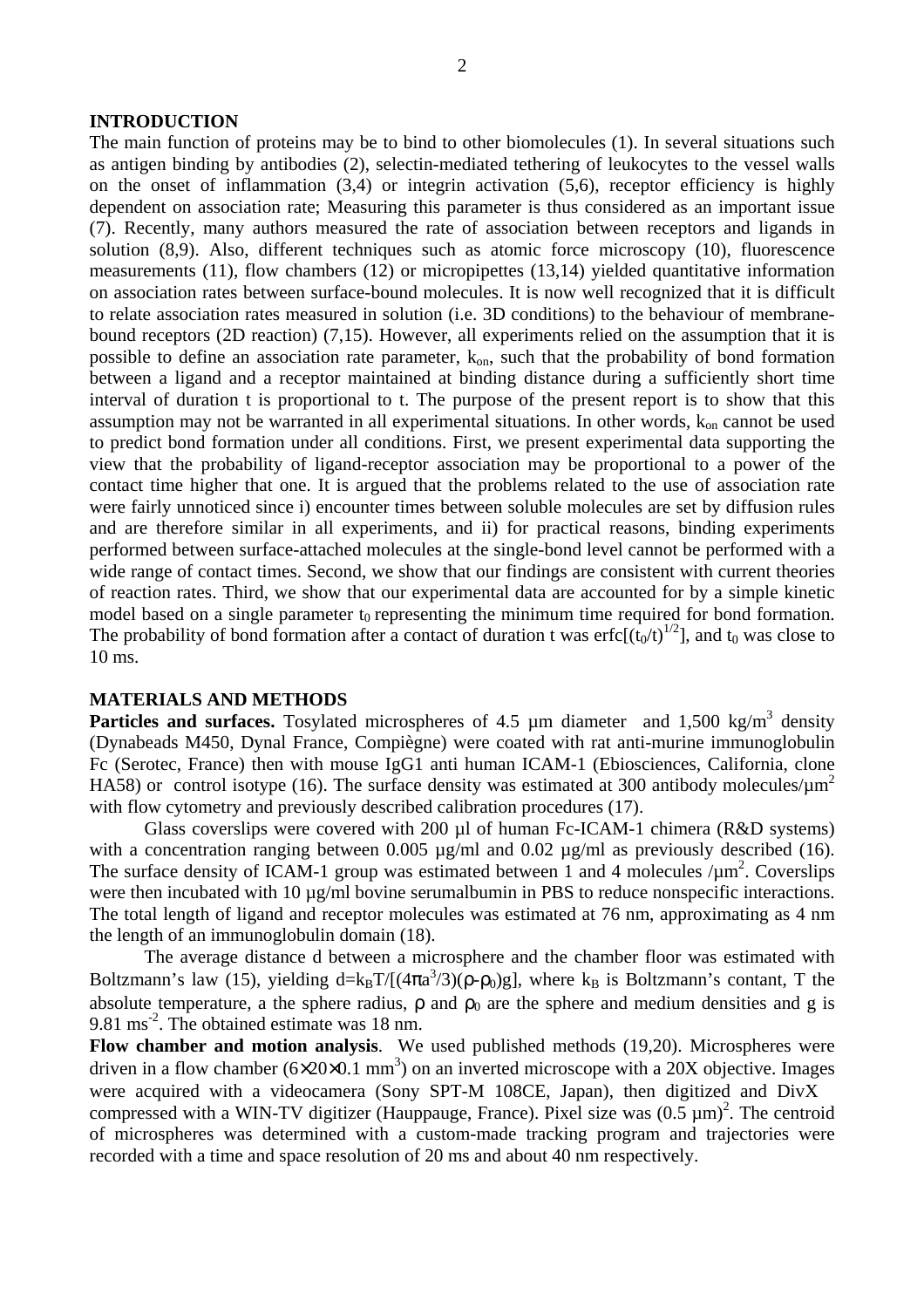A particle was defined as arrested when it moved by less than 500 nm during a time interval of 200 ms. A total of 94 independent experiments were performed, allowing us to record about 200 binding events, corresponding to between 25,000 and 140,000 positions, for each condition (i.e. shear rate and surface density of ICAM-1). The apparent duration of each arrest was corrected as previously explained (19,20) to derive an absolute arrest duration independent of the wall shear rate. The **binding frequency** f (per mm) was defined as the number of recorded binding events divided by the total trajectory length L of monitored particles. The statistical uncertainty was calculated as  $(f/L)^{1/2}$  following Poisson law.

The frequency of specific binding under a given condition (i.e. wall shear rate and ligand surface density) was estimated by subtracting from the binding frequency measured with anti-ICAM-1 bearing spheres the result obtained with isotype controls. The statistical uncertainty of the difference was calculated as the square root of the sum of squared uncertainties. To ensure that sphere-to-surface distance was independent of the shear rate, we checked (not shown) that the ratio between the average particle velocity and flow rate remained constant as expected (21).

## **Modelling the kinetics of bond formation between a ligand and a receptor molecule**. **Model 1.**

The simplest model for the kinetics of bond formation between a ligand and a receptor molecules encountering each other is :

$$
L+R\frac{k_{01}}{k_{10}}(LR)
$$
 (1)

Assuming that  $k_{10}$  is much smaller than  $k_{01}$ , the probability P(t) that a ligand and a receptor will bind during a contact of duration t is simply given by :

$$
dP(t)/dt = (1 - P(t)) k_{01} \quad \Rightarrow \qquad P(t) = 1 - \exp(-k_{01}t) \tag{2}
$$

The **encounter efficiency** may be defined as the value of P(t) when t is the **encounter duration**. The **binding frequency** should thus be equal to the product of  $P(t)$  and the number  $\lambda$  of molecular encounters per unit length of particle trajectory. Two limiting situations may be considered (5). If  $k_{01}$ t is much higher than one,  $P(t) \approx 1$  and binding frequency should be independent of particle velocity. Conversely, if  $k_0$ t is much lower than unity,  $P(t) \approx k_0$ t and binding frequency should be proportional to t. Measuring binding frequency will then yield an estimate of the association rate. Thus, a clearcut consequence of Model 1 is that **binding frequency should vary as a power of t comprised between 0 and 1.** 

#### **Model 2.**

As shown on Fig. 1, a common way of refining model 1 consists of assuming that ligand-receptor association occurred as a two-step reaction as supported by previous studies (17,22,23):

$$
L+R\frac{k_{01}}{k_{10}}(LR)\frac{k_{12}}{k_{10}}(LR)\tag{3}
$$

Assuming that state  $(LR)$ <sub>1</sub> is a transient complex with a lifetime intermediate between encounter time and 200 ms, thus remaining undetectable under our experimental conditions, and that  $(LR)$ <sub>2</sub> dissociation is negligible on this timescale, the probability of bond formation during encounter time t may be calculated as follows :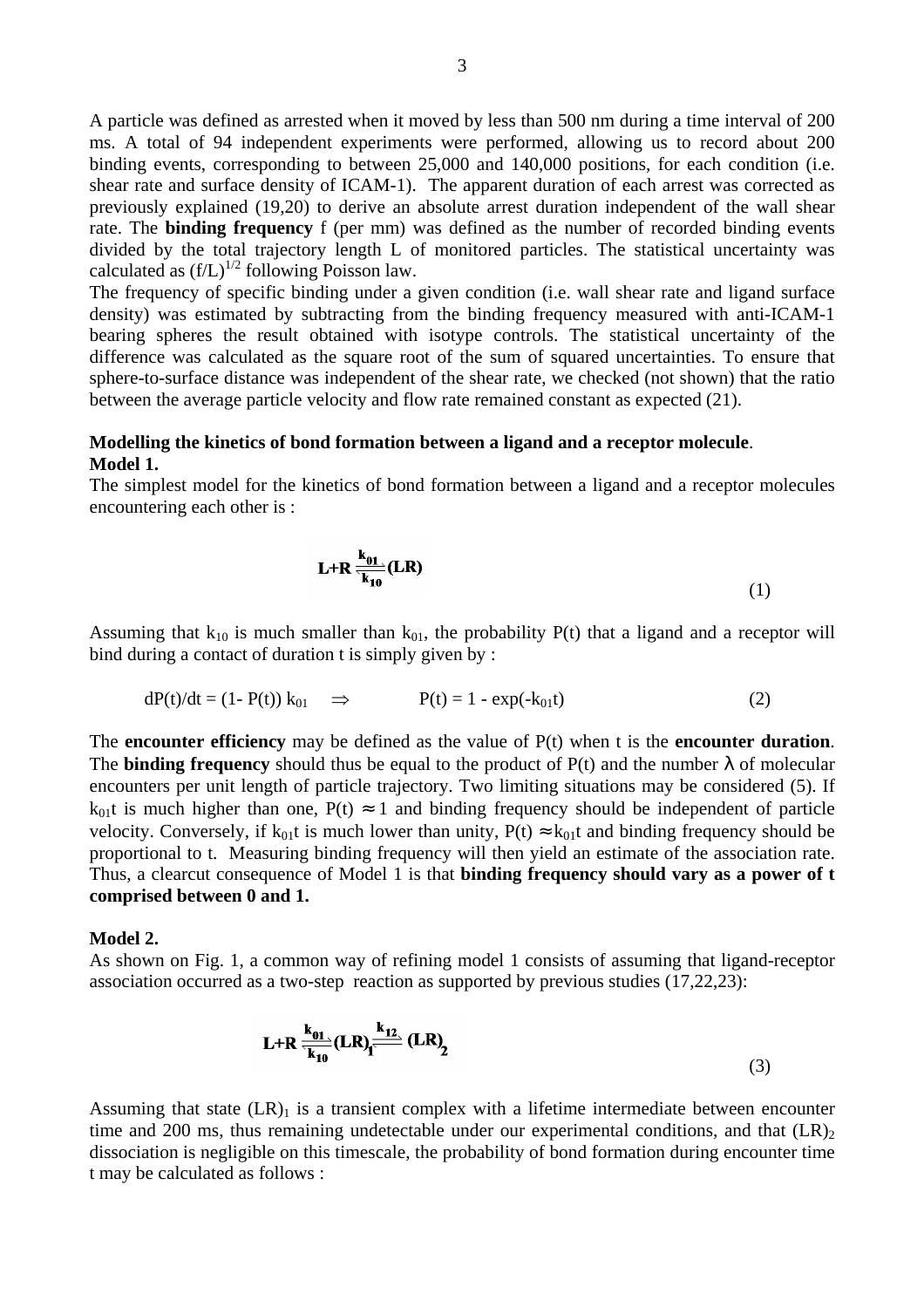$$
dP_0/dt = -k_{01} P_0 ; dP_1/dt = k_{01} P_0 - k_{12} P_1 ; dP_2/dt = k_{12} P_1
$$
\n(4)

$$
P(t) = P_2(t) = [k_{12}(1 - exp(-k_{01}t)) - k_{01}(1 - exp(-k_{12}t))] / (k_{12} - k_{01})
$$
\n(5)

Where  $P_0(t)$ ,  $P_1(t)$  and  $P_2(t)$  are the probabilities of finding ligand and receptors respectively separated, in state 1 or in state 2, at time t after the onset of molecular encounter. An obvious limitation of this model is that Eq. 5 predicts that encounter efficiency **cannot** vary as a power of encounter time higher than 2, in contrast with experimental data (see results and Table 2 below). Note that this conclusion is not dependent on the neglect of  $k_{10}$  that allowed marked simplification of kinetic equations without resulting in a marked change of theoretical binding plots. This limitation might be overcome by introducing a number of intermediate states  $(LR)_{3}$ ,  $(LR)_{4}$  ... in Eq. 3 (Fig. 1B). However, this would increase the number of adjustable parameters and still worsen the aforementioned difficulty in determining kinetic parameters.

#### **Model 3.**

We hypothesized that the introduction of a growing number of intermediate states might lead to a simple limiting scheme based on the concept of rough potential elaborated long ago (24,25) and well accepted now (26). The idea is that the multiple intermediate states may be accounted by modelling a molecular interaction as a diffusion along a reaction path with a low diffusion coefficient (Fig. 1C). Encounter efficiency could then be calculated as the proportion of diffusive complexes that reached a basin after a contact of duration t. Fick's law for one-dimensional diffusion of a particle with a diffusion coefficient D on a half line  $(x\geq 0)$  yields (27):

$$
\frac{\partial c(x,t)}{\partial t} = D \frac{\partial^2 c}{\partial x^2} \implies c(x,t) = \frac{1}{\sqrt{\pi D t}} \exp(-x^2/4Dt) \tag{6}
$$

Where  $c(x,t)$  is the probability density at time t and point x. The probability that a particle starting at x=0 will move by a distance higher than x after a period of time t is then obtained by mere integration, yielding erfc(x/2 $\sqrt{(Dt)}$ , where erfc is the error function complement (27).

#### **Numerical simulation of bond formation/dissociation**.

 Equation 6 does not describe accurately diffusion along actual energy landscapes. It was thus important to assess the robustness of this approximation. Since diffusion equations can be solved analytically only with a few simple conditions (27), we used numerical simulations to build data corresponding to a number of different energy landscapes. We modelled bond formation during an encounter of duration t as the random motion of a particle maintained during time t near the entry of a path made of a force-free segment with low diffusion coefficient (i.e. a kinetic trap) followed by an energy well representing the first detectable ligand-receptor complex. Bond formation thus occurred if the particle fell into the well during time t. The kinetic trap was modelled as a set of 100 sequential positions and the particle was allowed to jump at random from a position to an adjacent one at each time step with a low probability D that was directly related to the diffusion coefficient (15). The presence of a force F between positions (i) and  $(i+1)$  should thus increase the probability of jumping from (i) to  $(i+1)$  by  $D \times [\exp(F) -1]$  in order to comply to Boltzmann's law. The results of non-dimensional simulation experiments could be fitted to experimental data by fitting parameters D and x, which amounted to chose a time and a length unit. However, as discussed above, encounter efficiency essentially depended on  $Dt/x^2$ . The validity of simulations was assessed by checking i) that the exact solution of Eq. (6) was closely fitted on a flat landscape (Fig. 7B) and ii) the relative probability of finding a particle at two close points near the center and the edge of an energy well (Fig. 7A) matched Boltzmann's law with less than 5% error after about 200,000 unit time steps.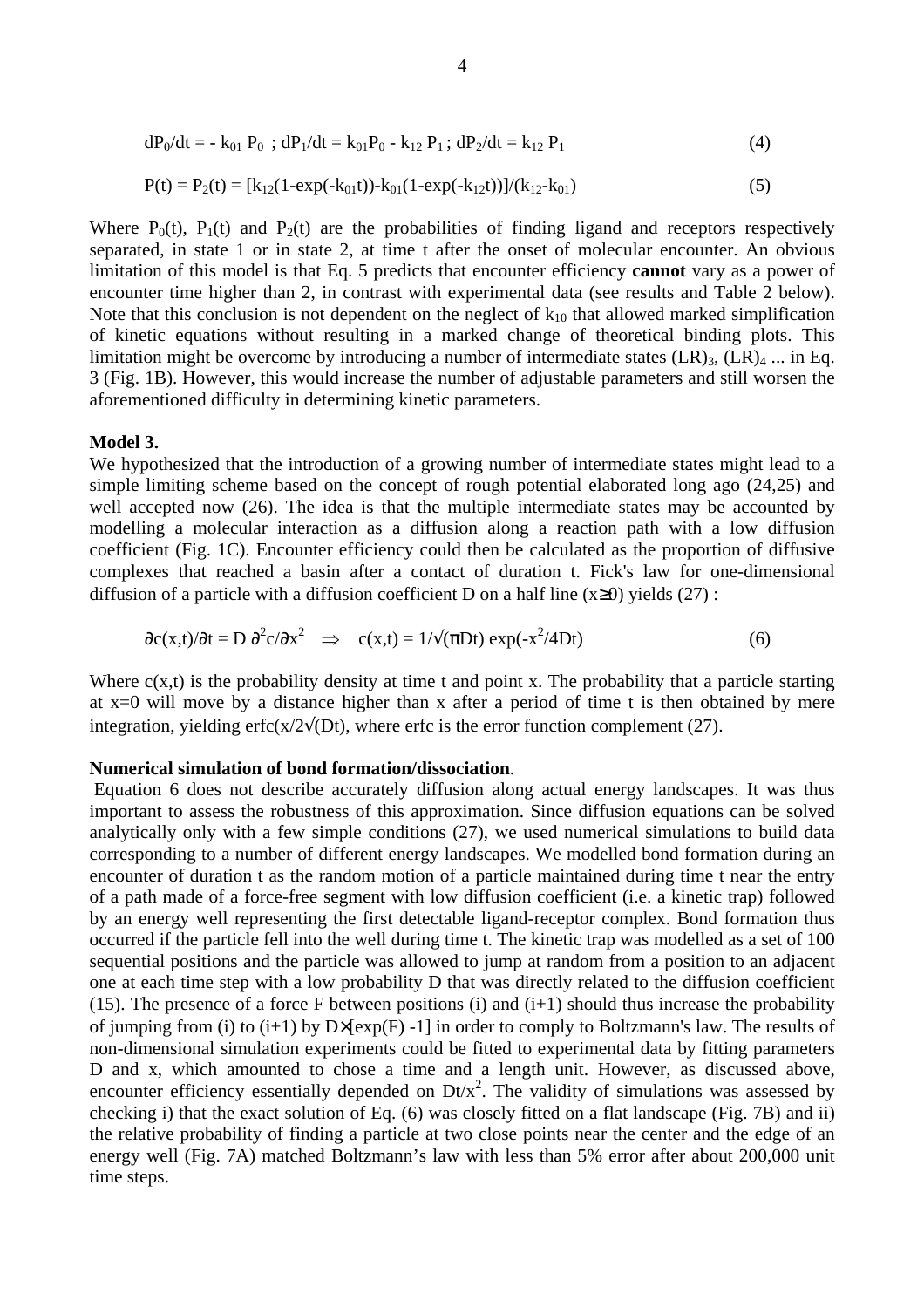#### **Estimate of the mean duration of molecular encounters**.

Defining as L the total length of ligand and receptor molecules, the time allowed for bond formation between a receptor moving at distance d from a ligand molecule with velocity w is  $t = 2$  $(L<sup>2</sup> - d<sup>2</sup>)<sup>1/2</sup>/w$  (see Fig. 2). Since a receptor molecule M moving at distance z from a ligand-coated surface can interact with ligand molecules located in a strip of width equal to 2  $(L^2 - z^2)^{1/2}$ , the average encounter time may be approximated as :

$$
\langle L^2 - z^2 \rangle^{1/2} = (2/w) \int_0^{(L^2 - z^2)} \left[ (L^2 - z^2 - x^2)^{1/2} / (L^2 - z^2)^{1/2} \right] dx = (\pi/2w) (L^2 - z^2)^{1/2}
$$
 (7)

 The average interaction time was estimated by integrating over the microsphere region separated by a distance ≤L from the surface and weighting with the probability for a point at height z to interact with a ligand, which is proportional to  $(L^2-z^2)^{1/2}$ .

$$
\langle t \rangle = (\pi/2w) \int 2\pi R \sqrt{(L^2 - z^2)} \sqrt{(L^2 - z^2)} dz / \int_{h}^{L} 2\pi R \sqrt{(L^2 - z^2)} dz =
$$
  
...=  $(\pi/6wL^2) [(2L+h)(L-h)^2]/[(1/2)Arccos(h/L) - (h/2L)(1-h^2/L^2)^{1/2}]$  (8)

Approximating L as 76 nm, h as 18 nm, and noticing that the relative velocity w between the surface of a sphere close to a plane in a shear flow is about 0.43 times the sphere velocity u (21), we obtain for the average molecular **encounter duration** :

$$
\langle t \rangle = 219/u
$$
 (where t is in millisecond and u in  $\mu$ m/s) (9)

Using an average encounter duration is only an approximation, but the accurate calculation of the distribution of encounter durations would result in awkward formulae without substantially changing the essence of our calculation.

#### **Estimate of the mean frequency of molecular encounters**.

As shown on Fig. 2B, a receptor located at M moving at distance z above a plane surface will encounter molecules located on a strip of width 2  $(L^2 - z^2)^{1/2}$ , where L is the length of the ligand+receptor couple. Defining as  $\sigma_L$  the surface density of ligand molecules on the plane, the number of molecules encountered per unit time is 2 w  $(L^2-z^2)^{1/2}$   $\sigma_L$  Integrating over the region of the microsphere surface located at binding distance from the plane, and noticing that the relative velocity between the sphere surface and the plane is 43 % of the sphere velocity, the number  $\lambda$  of encounters per mm of sphere displacement is :

$$
\lambda = \int_{h}^{L} (2\pi R \sigma_R)[2wt \sigma_L \sqrt{(L^2 - z^2)}] dz
$$
  
...=  $4\pi R \sigma_L \sigma_R L^2 [(1/2) \text{ Arccos(h/L)} - (\text{h/2L}) (1 - \text{h}^2/L^2)^{1/2}]$  (10)

Where h is the distance between the sphere and the plane, and  $\sigma_R$  is the surface density of receptors on the sphere surface (Fig. 2B). Taking as h the average sphere height as derived from Boltzmann's law and approximating L as 76 nm, we find  $\lambda \approx 55{,}000$  mm<sup>-1</sup> when  $\sigma_L$  is 2  $\mu$ m<sup>-2</sup>.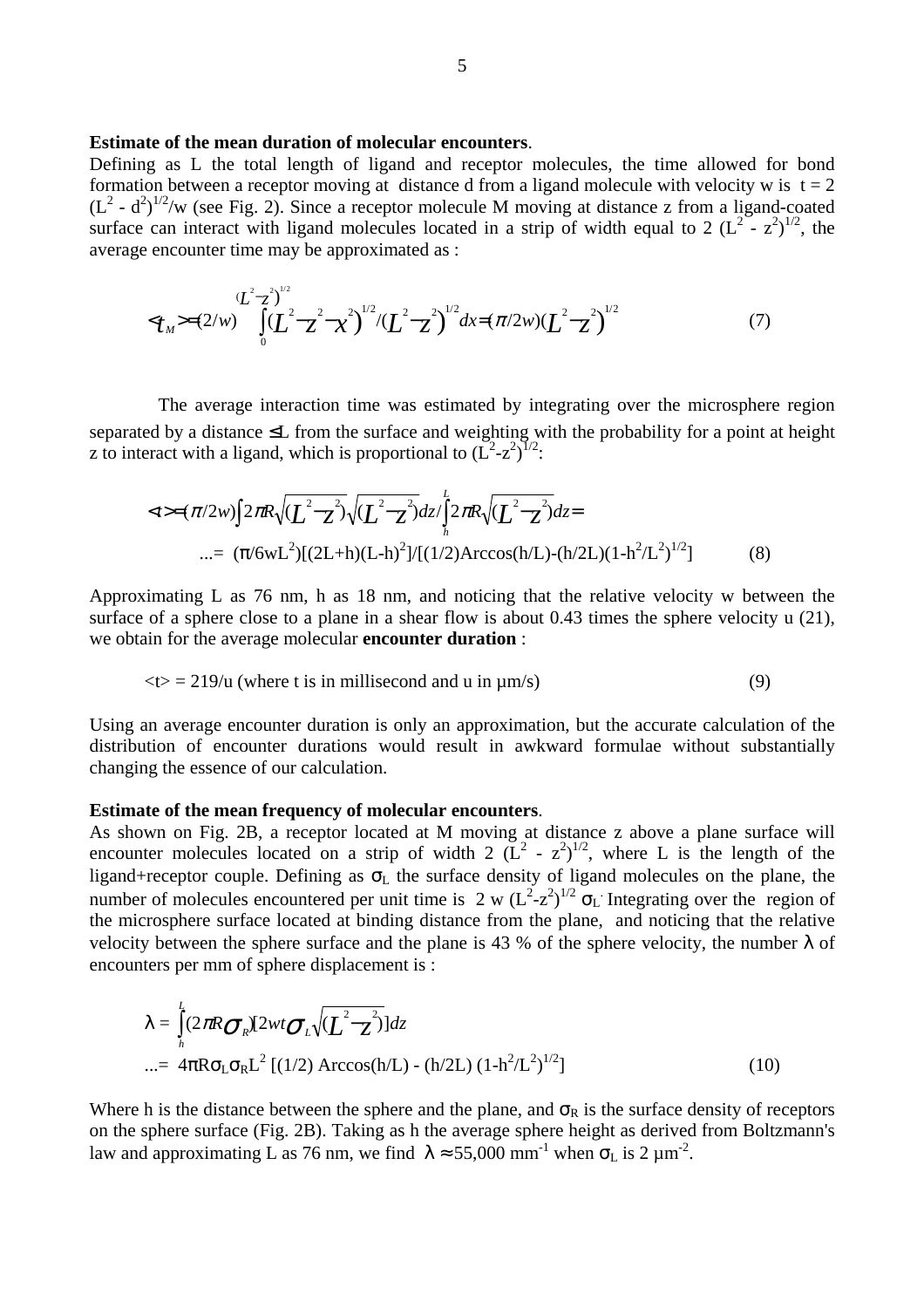#### **Parameter fitting**.

Fitting experimental data to theoretical curves was achieved by minimizing the sum  $S_{err} = \sum \ln^2(y_{exp}/y_{th})$  calculated on all experimental points; y<sub>exp</sub> and y<sub>th</sub> represent the experimental and *i* calculated values of the encounter efficiency.

#### **Statistics**.

Analysis of variance and regression lines were obtained with standard statistical methods (28)

## **RESULTS**

## **Monitoring the formation and dissociation of single molecular bonds between ICAM-1 and anti-ICAM-1 antibodies**.

Microspheres of 2.25-µm radius were coated with anti-ICAM-1 antibodies and driven along ICAM-1-coated surfaces in a flow chamber. Based on Boltzmann's law, in accordance with direct measurements (16) the average distance between spheres and surfaces was estimated at 18 nm, much less than the total length of ligand receptor couples (about 76 nm). Thus, the duration of contact between ligand and receptor sites was limited by particle horizontal velocity rather than by vertical Brownian motion, in contrast with previously used conditions (15). The wall shear rate was varied between 14 and 98 s<sup>-1</sup>, resulting in a mean particle velocity between 13 and 92  $\mu$ m/s. The average time available for association between anti-ICAM-1 and ICAM-1 during an encounter (denominated as **encounter duration**) was thus estimated to vary between about 2.1 and 17 milliseconds.

Defining particles as arrested when they moved by less than 0.5 µm during a 200-millisecond interval, we detected numerous stopping events whose duration and frequency were recorded. Detachment rates are displayed on Table 1.

The hypothesis that these events were mostly mediated by single bonds is supported by the finding that i) **binding frequency** (i.e. number of arrests per unit length of microsphere displacement) was linearly dependent on the surface density of binding sites on the chamber floor (Fig. 3), ii) arrest duration was not altered when binding site density was varied, excepted with the lowest shear rate and highest binding site density where multiple bonds might occur during a same binding event (Table 1).

## **The dependence of binding frequency on encounter duration is not consistent with a monophasic model including a single association rate parameter**.

A straightforward consequence of the standard model of bond formation described by Eqs 1 & 2 corresponding to model 1 of materials and methods is that binding frequency should scale as a power of encounter duration ranging between 0 and 1. As shown on Fig. 4, binding frequency scaled as a power of encounter duration higher than one. This conclusion could not be an artifact due to a low efficiency of bond detection at higher shear rate since ligand-receptor bond lifetime was not significantly shortened when the shear rate was increased (Table 1). Further, our conclusions are supported by previous reports from our and other laboratories (Table 2). Thus, bond formation between ICAM and anti-ICAM could not be modelled as a standard monophasic reaction.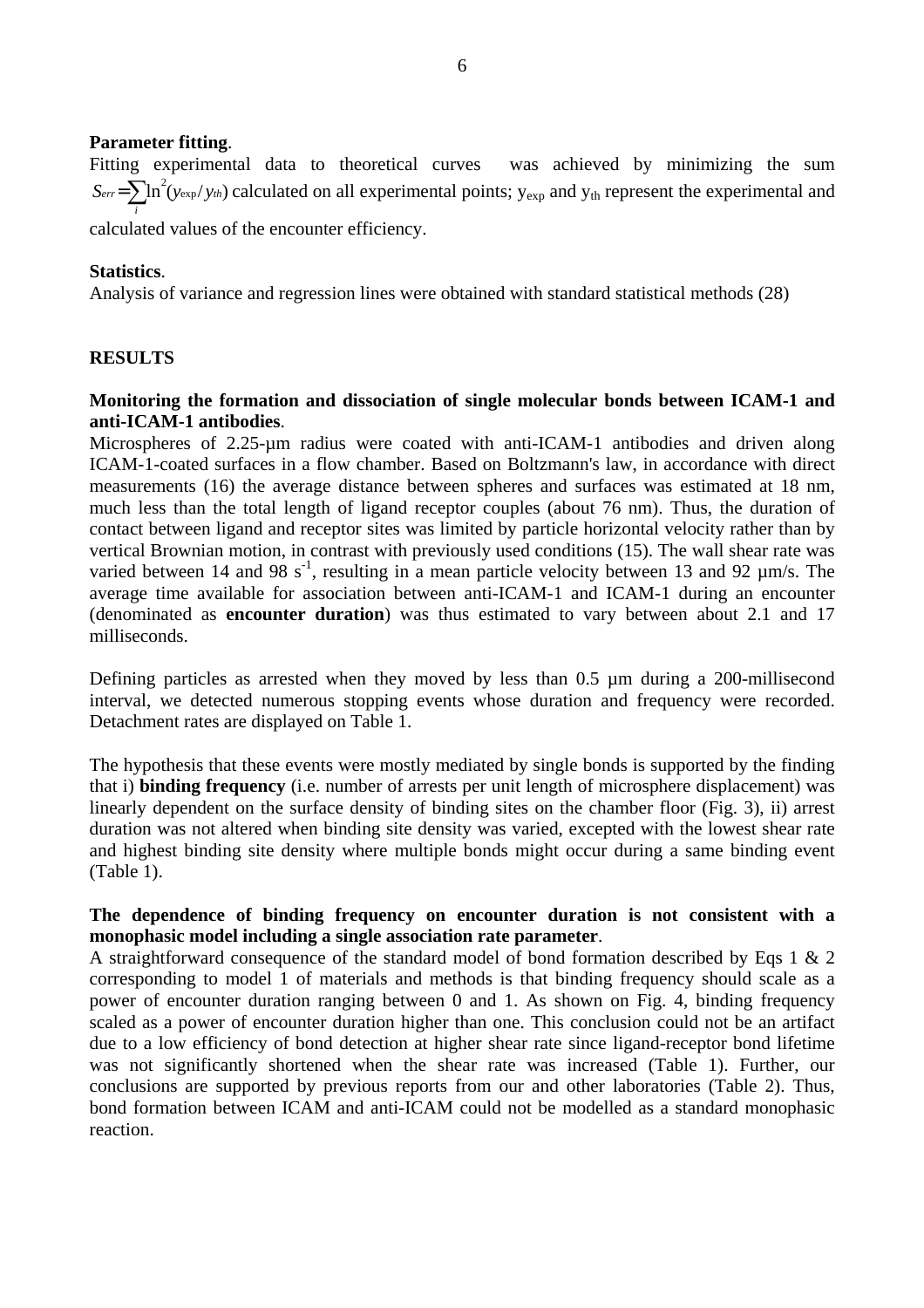## **Accounting for experimental data with conventional kinetic models of multiphasic reactions would involve many unknown parameters that are difficult to derive unambiguously.**

A possible way of accounting for our data would be to assume that ligand-receptor association occurred as a multiphasic reaction involving transient intermediate complexes. The simplest case would involved a single transient state (see Fig. 1B and Eq 3, corresponding to Model 2 in Materials and Methods). Basic equations would yield two additional adjustable parameters as compared to Model 1 and provide the possibility that encounter efficiency might vary as a power of encounder duration lower than or equal to two.

Experimental data were fitted to theoretical plots by varying two parameters, i.e. the number  $\lambda$  of molecular encounters per mm of microsphere displacement and  $k_{01}$ , in order to minimize the sum of squared distances between the logarithms of experimental and calculated collision efficiencies (Fig. 5). The dependence of theoretical curves on  $k_{12}/k_{01}$  was too weak to allow an accurate determination of the best choice for this ratio. The sum of squares ranged between 1.02 and 1.13. An obvious limitation of this model is that Eq. 5 predicts that encounter efficiency **cannot** vary as a power of encounter time higher than 2, in contrast with Fig. 4 and Table 2. This limitation might be overcome by introducing a number of intermediate states  $(LR)_{3}$ ,  $(LR)_{4}$  ... in Eq. 3. However, this would increase the number of adjustable parameters and still worsen the aforementioned difficulty in determining kinetic parameters.

Thus, the simple view that ligand-receptor association behaves as a monophasic reaction with a single on-rate parameter is unable to account for the behaviour disclosed by recent methods of dissecting ligand-receptor association at the single bond level. Further, the natural way of dealing with this situation by refining kinetic analyses (17, 22) is not fully convenient, even if it is often unavoidable, since this requires too many parameters to allow safe experimental determination of each of them.

## **Experimental data perfectly match a simple model based on diffusion**.

As shown on Fig. 1C and described quantitatively in Materials and Methods, a simple model of bond formation between a ligand and a receptor maintained at binding distance during a short time t might consist of representing bond formation as a progression of the complex along a rough energy landscape involving multiple formation and dissociation of weak interactions. This suggests that encounter efficiency dependence on encounter duration might resemble the erfc function. As shown on Fig. 6, an excellent fit was found between binding frequencies and  $\lambda$  erfc $[(t_0/t)^{1/2}]$  for the three tested surface densities of ICAM-1 molecules. The sum of squared errors was 0.21 at a density of 2 molecules ICAM-1/ $\mu$ m<sup>2</sup> and best fit parameters were t<sub>0</sub>=8.94 ms and  $\lambda$ =27.5 encounters/mm. The same parameter  $t_0$  and encounter frequencies of 27.5/2 and 27.5 $\times$ 2 mm<sup>-1</sup> respectively well fitted the experimental data corresponding to 1 and 4 ICAM-1/ $\mu$ m<sup>2</sup>.

## **Numerical simulations show that erfc provides a robust account of diffusion under a wide range of conditions.**

Since the simplified reaction pathway leading to erfc function may not closely mimic actual reaction pathway, it was important to know whether the analytical solution that matched our experimental results was strongly dependent on the shape of energy landscapes. Since diffusion equations can be solved analytically only for a limited numer or cases (27), extensive computer simulations were performed to explore the robustness of approximating diffusion with an erfc function. Representative results are shown on Fig.7. Conclusions may be summarized as follows : i) The two-parameter function  $\text{Aerfc}[(t_0/t)^{1/2}]$  often allowed a correct fit of the probability that a complex entering a reaction path at time zero will diffuse to an energy well after time t.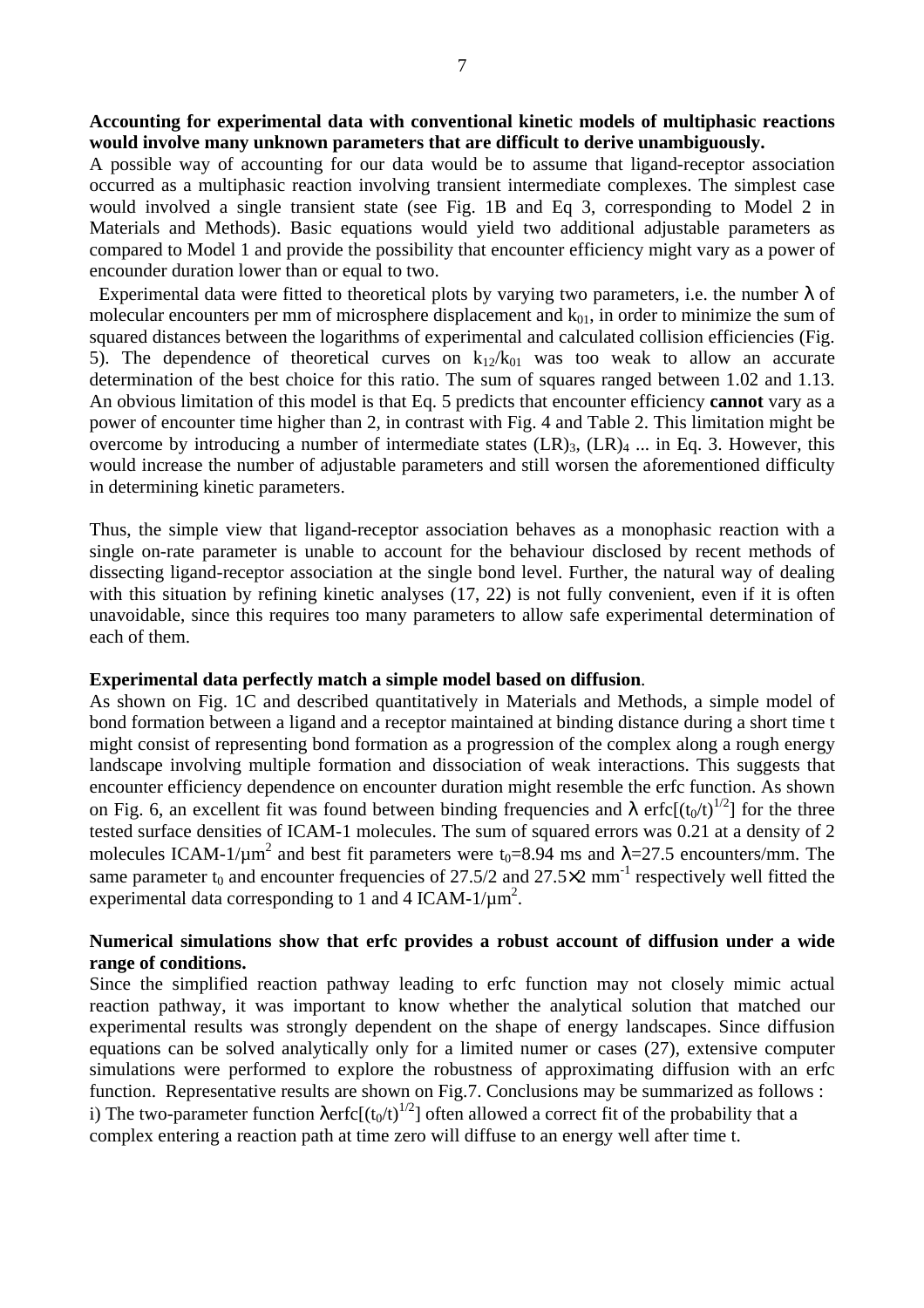ii) Parameter t<sub>0</sub> is about  $x^2/4D$ , where x is the distance between the well and the entry of the reaction path, and D is the effective diffusion coefficient. Further,  $\lambda$  should simply represent the frequency of molecular encounters per unit length of particle displacement.

iii) If the reaction well is too shallow, or if there is a high probability that the complex will exit from the reaction path before reaching the well, erfc may still give a correct account of encounter efficiency versus duration, but parameters  $1/t_0$  and  $\lambda$  may be markedly lower than  $4D/x^2$  or the frequency of molecular encounters.

iv) That detachment rate increase did not result in significant decrease of arrest duration (Table 1) suggests that the binding state is sufficiently steep to resist hydrodynamic forces, according to the simple Bell model (29).

#### **DISCUSSION**

The purpose of this work was to question the suitability of using an association rate constant  $(k_{on})$ to describe the rate of bond formation between ligand and receptor molecules. The starting point was the experimental demonstration that the probability of bond formation during a molecular encounter of small duration t may be proportional to a power of t markedly higher than unity. A qualitative way of expressing this conclusion would be to state that bond formation requires a minimum contact time. Due to the significance of this conclusion, it is important to discuss the validity of all hypotheses underlying data interpretation.

**The decreased binding efficiency measured at higher shear rates cannot be due to a defect of arrest detection.** A simple explanation for our findings would be that binding events might be less efficiently detected at higher shear rate for two reasons : i) binding events should be shortened by the hydrodynamic drag supported by bonds ii) a very transient arrest might be less easily detected when the average velocity of unbound particles is higher, due to higher shear rate. These possibilities were ruled out by using low enough shear rates to avoid a substantial effect of forces on bond lifetime (Table 1) and only counting arrests much longer than the time resolution of our apparatus.

**The decreased binding efficiency measured at higher shear rate cannot be due to an increase of sphere-to-surface distance as a consequence of hydrodynamic forces**. We derived sphere height from velocity according to the four following steps:

 i) We checked basic results from low Reynolds number hydrodynamics about the motion of a sphere close to a plane in a laminar shear flow (21). The dimensionless parameters h/R and u/RG (Fig. 2, h is the sphere-to-surface distance, R and u the sphere radius and velocity, and G the shear rate) are related through a universal relationship that was fitted to an analytical formula for convenience (15). While Reynolds number remained lower than  $10^{-5}$ , we had to assess the relevance of theoretical results to actual surfaces separated by nanometer-scale distances. As previously reported (15), we measured the velocity distribution of microspheres of 1.4µm and 2.25µm radius. We checked **without any parameter fitting** that G could be derived from velocity distribution with about 5% accuracy. Further, using known values of G and microsphere size and density, we showed that the calculated height distribution matched Boltzmann's distribution, thus supporting the view that forces generated during sphere-to- surface approach were much lower than the sedimentation force.

 ii) As an **independent** check of the validity of hydrodynamic equations, we recently devised a method allowing direct measurement of the sphere-to-surface distance from images obtained with reflection interference contrast microscopy (RICM). Measurements were calibrated by studying the distance between a sphere glued to the tip of an atomic force microscope and a test surface. The method was then used for simultaneous determination of microsphere height and velocity in a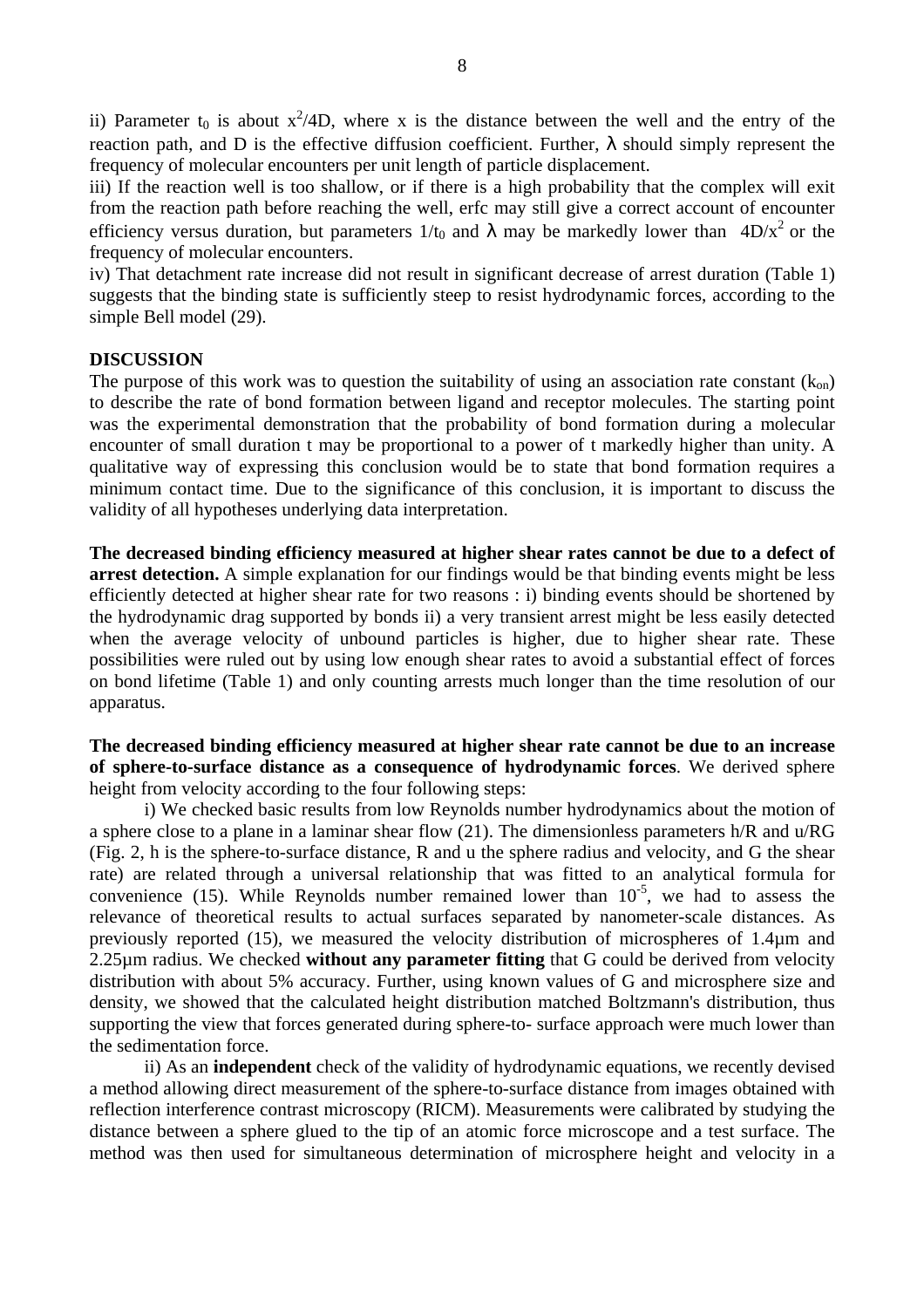laminar flow chamber. It was concluded that the lubrication theory was acceptable with spheres of 2.25  $\mu$ m radius and a wall shear rate of a few s<sup>-1</sup> (16).

 iii) Then we used hydrodynamic equations to check that the sphere-to-surface distance h was independent of the flow rate as expected. In 76 independent experiments, we measured the ratio between the mean cell velocity and wall shear rate G (which was assumed to be proportional to the flow rate). First, we used analysis of variance to test the dependence of u/G on G: no correlation was detected  $(P=0.84)$ . Second, we used standard linear regression methods to estimate the maximum admissible increase of ( $u/G$ ) when G was increased from 28 to 98 s<sup>-1</sup>, yielding 9.9% for a confidence threshold of 0.05 (28). The corresponding increase of sphere-to-surface distance h would be from 18 nm to 38 nm.

 iv) The last step consisted of verifying that such an increase of parameter h could not account for the decreased binding efficiency we found at higher shear rates. According to Eqs (7- 9), increasing h from 18 nm to 38 nm would decrease prefactor 219 of Eq. 9 by 14 %. The ligand receptor encounter time would thus be divided by 4.1 instead of 3.5 when the shear rate increased from 28 to 98  $s^{-1}$ . This would not render the measured decrease of encounter efficiency accountable for by the linear model 1. Indeed, for all three surface concentrations of FcICAM we assayed, the respective decreases of contact efficiency were higher than 11 and 40 when the shear rate was increased from 28  $s^{-1}$  by a factor of 2.5 and 3.5 respectively.

#### **Validity of our estimate of contact duration**.

The interpretation of our results is dependent on the validity of Eq. 9 for two reasons. Firstly, we assumed that the duration of encounter between a ligand and a microsphere-bound receptor at height h was inversely proportional to the sphere velocity. Secondly, while the main point of our work was to demonstrate the lack of proportionality between contact duration and contact efficiency, our estimate of 10 ms for the order of magnitude of minimal contact time for bond formation was directly proportional to the prefactor 219 of Eq. 9. These assumptions are dependent on the three following points:

i) Local hydrodynamic forces might change the orientation of ligand and receptors, thus impairing contact formation at higher shear rate. This possibility was examined by modelling ligands and receptors as series of 2 or 3 rigid segments (Fig. 2C) and approximating the force and torque experienced by each segment as  $6\pi\mu$ aGz and  $4\pi\mu$ a<sup>3</sup>G, according to exact formulae obtained for spheres in viscous fluids (32). The sphere radius a was taken as half the length of considered segment, z was the distance between the segment center and the surface where it was anchored, the local value of G around molecules was approximated as the ratio between the relative velocity of the sphere surface and the sphere-to-surface distance. It was found that when z was higher than 29 nm the work of forces on segments during a right angle rotation was lower than  $k_BT/10$ , where  $k_B$  is Boltzmann's constant and T is the absolute temperature. Further, ligand molecules separated from spheres by less than 29 nm were necessarily slanted even in absence of shear. Thus, the effect of hydrodynamic forces on the orientation of binding sites was deemed negligible.

ii) Eq. 7 assumes that ligand and receptor molecules are flexible enough to bind when the distance between their anchors ranges between about 18 and 76 nm. This point was addressed semiquantitatively in a previous paper (30). Since binding sites are held by a total of three immunoglobulin molecules (Fig. 2C), thus providing three highly flexible hinge regions (31), Eq.7 should give an acceptable order of magnitude for <t>.

iii) Microspheres are subjected to a vertical brownian motion with an amplitude on the order of 18 nm, based on Boltmann's law. As mentioned above, the prefactor on Eq. 9 is only weakly dependent on microsphere height when this is less than about 50 nm. Thus, while brownian motion had a major influence on contact between microspheres of 1.4  $\mu$ m radius and ligand coated surfaces (12, 15), this was not important under the experimental conditions used in the present experiments.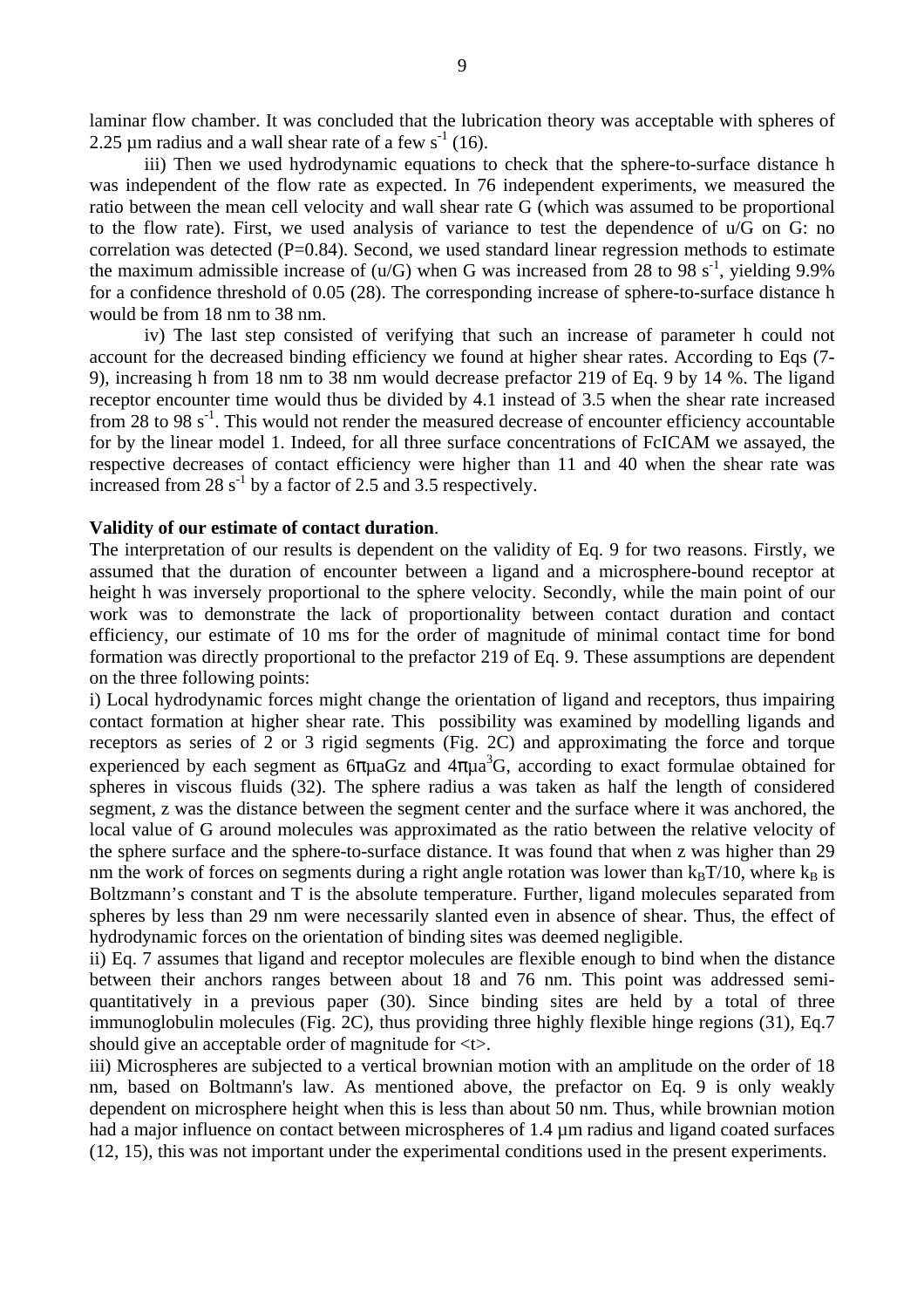In conclusion, Eq. 9 should provide an acceptable approximation for the flow rate dependence and order of magnitude of ligand-receptor encounters.

**Our data are of general significance rather than reflecting a particular behaviour of the ligand-receptor couple used in this study**. In order to test the generality of our findings, we examined previously published reports on single bond formation between surface-attached molecules. As shown on Table 2, reported binding frequencies varied as a power of encounter time that might be much higher than unity.

#### **Which theoretical framework can be used to account for bond formation**.

The simplest way of accounting for an encounter efficiency scaling as a power of contact time between 1 and 2 may be to postulate the occurrence of an undetectable binding state with two additional adjustable parameters (Eq. 3 and model 2). Experimental data shown in Table 2 may be accomodated in this way with up to 5 intermediate stages (to account for exponent 4.5). However, there are two problems with this approach : i) it is not reasonable to derive more than two fitted parameters with a fairly simple-shaped experimental curve as shown on Fig. 2). ii) Even if this difficulty did not exist, it would be desirable to account for the binding behaviour of a given ligandreceptor couple with a limited number of parameters.

 Thus, the growing number of parameters required to account for a number of experimental data (e.g. 19,22) by postulating the existence of an increasing number of barriers and basins in the energy landscape was an incentive for us to explore the possibility of using a simpler description by postulating the presence of a kinetic trap impeding the formation of the first stable complex. This hypothesis is supported by previous reports based on kinetic studies of protein conformational change, leading to the concept of rough energy landscapes (24-26).

**Conclusion**. While many authors emphasized the importance of association rates and reported difficulties in comparing 2D and 3D  $k_{on}$ , the suitability of this parameter to account for molecular interactions as conveniently as affinity constants or dissociation rates was not actually questioned. The data presented in this and other reports suggest that there is an intrinsic difficulty in using association rates to account for single bond formation between surface-attached molecules, and it is suggested that a possible way of dealing with this problem would be to postulate the existence of a kinetic trap resulting in threshold contact times for bond formation.

**Acknowledgment**. This work was supported by grant JCJC06-0135 from the ANR.

## **REFERENCES**

1. Creighton TE (1993) *Proteins - Structure and Molecular Properties* (WH Freeman & Co, New York) 2nd Edition. 507pp.

2. Foote , Milstein C (1991) Kinetic maturation of an immune response. *Nature* 352:530-532.

3. Lawrence MB, Springer TA (1991) Leukocytes roll on a selectin at physiologic flow rates : distinction from and prerequisite for adhesion through integrins. *Cell* 65:859-873.

4. Dwir O, Kansas S, Alon R (2000) An activated L-selectin mutant with conserved equilibrium binding properties but enhanced ligand recognition under shear flow. *J. Biol. Chem.* 275:18682- 18691.

5. Vitte J, Pierres A, Benoliel AM, Bongrand P (2004) Direct quantification of the modulation of interaction between cell-or surface-bound LFA-1 and ICAM-1. *J. Leukocyte Biol.* 76:594-602.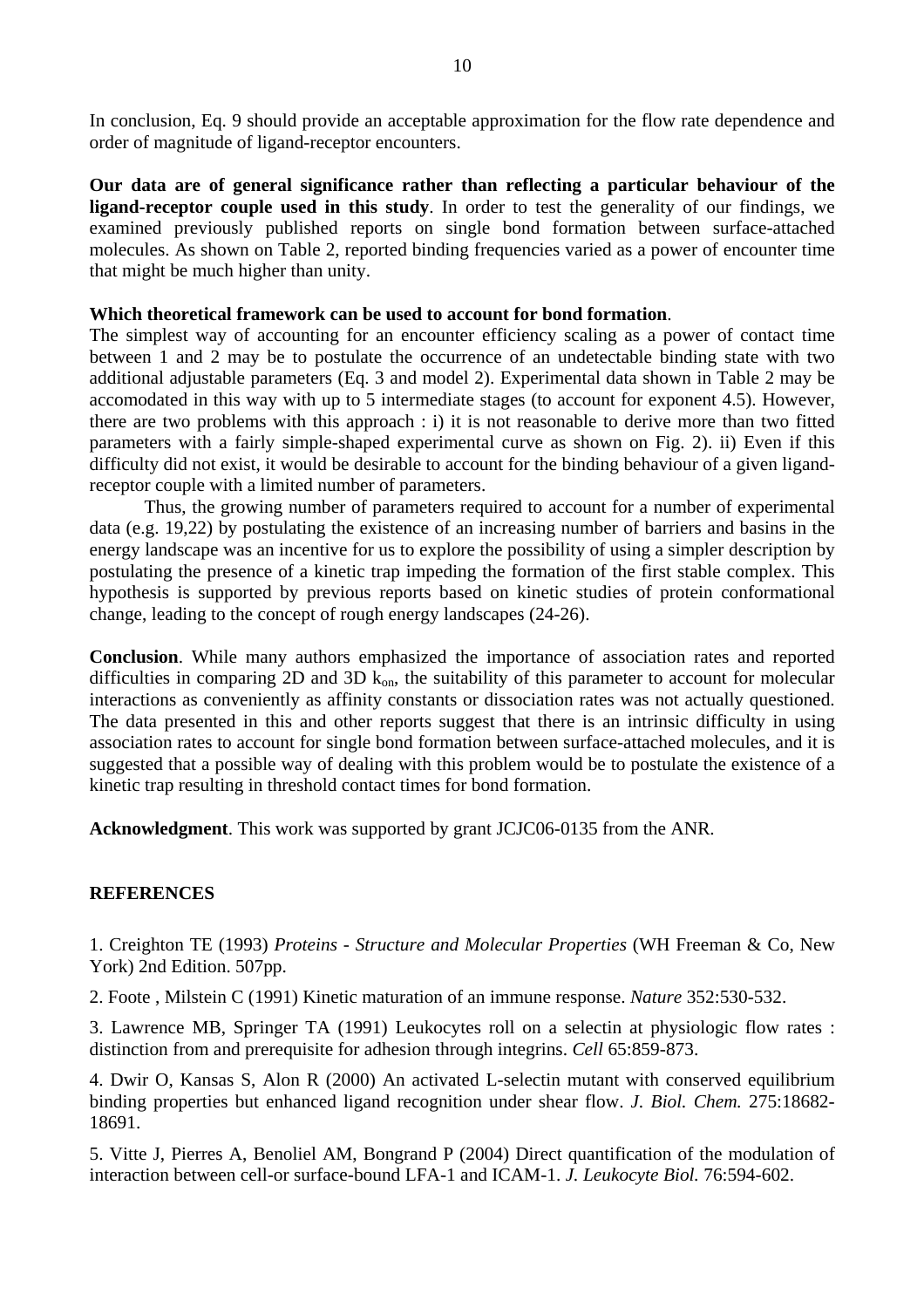6. Zhang F, Marcus WD, Goyal NH, Selvaraj P, Springer TA, Zhu C (2005) Two-dimensional kinetics regulation of  $\alpha_1 \beta_2$ -ICAM-1 interaction by conformational changes of the  $\alpha_1$ -Inserted domain. *J. Biol. Chem*. 280:42207-42218.

7. Dustin ML, Bromley SK, Davis MM, Zhu C (2001) Identification of self through twodimensional chemistry and synapses. *Ann Rev. Cell Dev. Biol*. 17:133-157.

8. Schuck P (1997) Use of surface plasmon resonance to probe the equilibrium and dynamic aspects of interactions between biological macromolecules. *Ann. Rev. Biophys. Biomol. Structure* 26:541-566.

9. Leonard P, Säfsten P, Hearty S, McDonnell B, Finlay W, O'Kennedy R (2007) High throughput ranking of recombinant avian scFv antibody fragments from crude lysates using the Biacore A100. *J. Immunol. Methods* 323:172-179.

10. Hinterdorfer P, Baumgartner W, Gruber HJ, Schilcher K, Schindler H (1996) Detection and localization of individual antibody-antigen recognition events by atomic force microscopy. *Proc. Natl. Acad. Sci. USA* 93:3477-3481.

11. Dustin ML (1997) Adhesive bond dynamics in contacts between T lymphocytes and glasssupported planar bilayers reconstituted with the immunoglobulin-related adhesion molecule CD58 *J. Biol. Chem*. 272:15782-15788.

12. Pierres A, Feracci H, Delmas V, Benoliel AM, Thiéry JP, Bongrand P (1998) Experimental study of the interaction range and association rate of surface-attached cadherin 11. *Proc. Natl. Acad. Sci. USA* 95:9256-9261

13. Chesla SE, Selvaraj P, Zhu C (1998) Measuring two-dimensional receptor-ligand binding kinetics by micropipette. *Biophys. J.* 75:1553-1572

14. Chen W, Evans EA, McEver RP, Zhu C (2008) Monitoring receptor-ligand interactions between surfaces by thermal fluctuations. *Biophys. J.* 94:694-701.

15. Pierres A, Benoliel AM, Zhu C, Bongrand P (2001) Diffusion of microspheres in shear flow near a wall : use to measure binding rates between attached molecules. *Biophys. J.* 81:25-42.

16. Robert P, Sengupta K, Puech PH, Bongrand P, Limozin L (2008) Tuning the formation and rupture of single ligand-receptor bonds by hyaluronan-induced repulsion. *Biophys. J.* 95:3999- 4012*.*

17. Pierres A, Benoliel AM, Bongrand P (1995) Measuring the lifetime of bonds made between surface-linked molecules. *J. Biol. Chem.* 270 : 26586-26592.

18. Fischmann TO, Bentley GA, Bhat TN, Boulot G, Mariuzza RA, Phillips SEV, Tello D, Poljak RJ. Crystallographic refinement of the three-dimensional structure of the FabD1.3-Lysozyme complex at 2.5-A resolution. *J. Biol. Chem*. 266:12915-12920.

19. Pierres A, Touchard D, Benoliel AM, Bongrand P (2002) Dissecting streptavidin-biotin interaction with a laminar flow chamber. *Biophys. J.* 82:3214-3223.

20. Pierres A, Prakasam A, Touchard D, Benoliel AM, Bongrand P, Leckband D (2007) Dissecting subsecond cadherin bound states reveals an efficient way for cells to achieve ultrafast probing of their environment. *FEBS Letters* 581:1841-1846.

21. Goldman AJ, Cox RG, Brenner H (1967) Slow viscous motion of a sphere parallel to a plane wall-II Couette flow. *Chem Engng Sci*. 22:653-660.

22. Beeson C, McConnell HM (1994) Kinetic intermediates in the reactions between peptides and proteins of major histocompatibility complex class II. *Proc. Natl. Acad. Sci. USA* 91 : 8842-8845.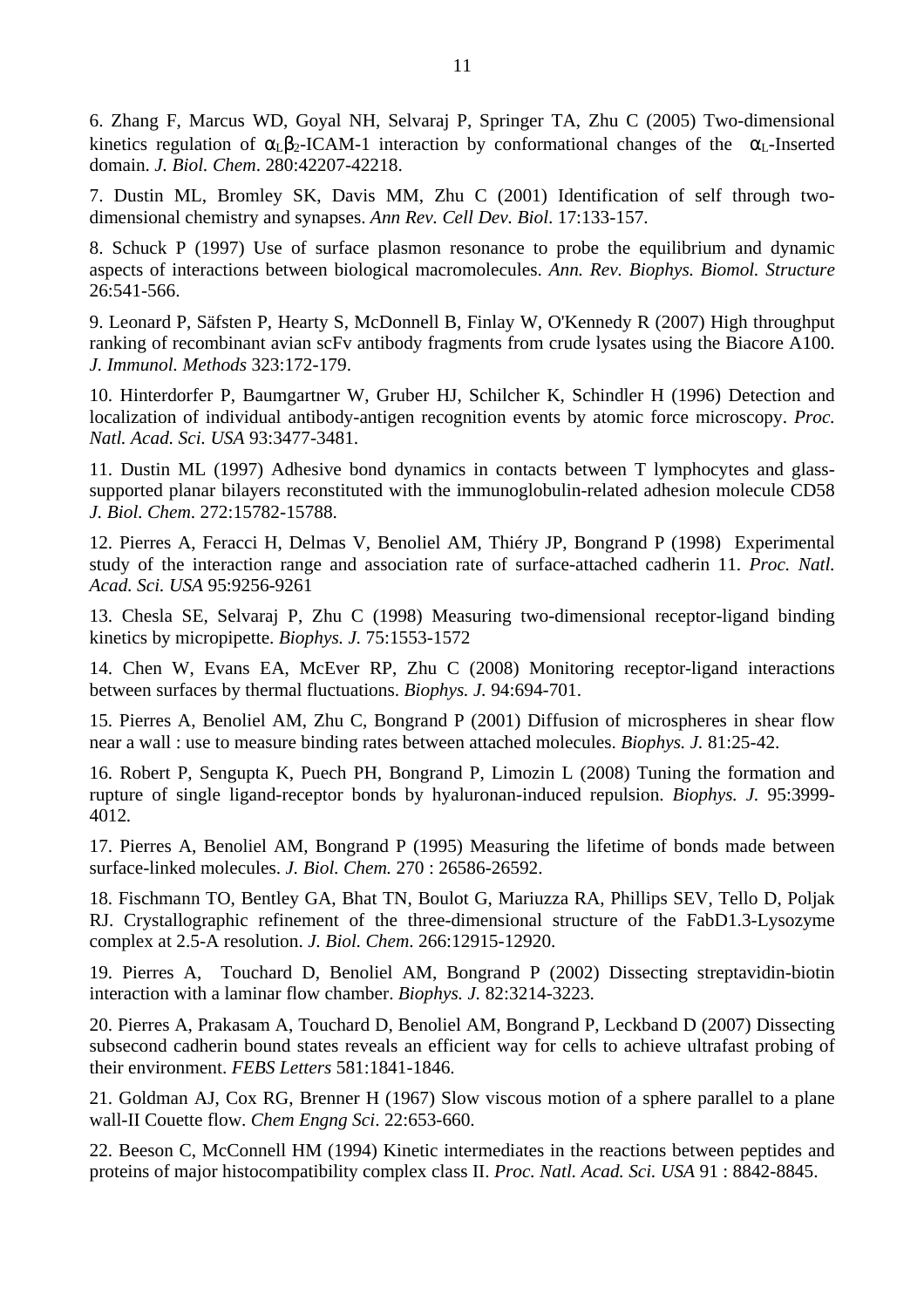23. Merkel R, Nassoy P, Leung A, Ritchie K, Evans E (1999) Energy landscapes of receptorligand bonds explored with dynamic force spectroscopy. *Nature* 397:50-53.

24. Ansari A, Berendzen J, Bowne SF, Frauenfelder H, Iben IET, Sauke TB, Shyamsunder E, Young RT (1985) Protein states and proteinquakes. *Proc. Natl. Acad. Sci. USA* 82:5000-5004.

25. Zwanzig R (1988) Diffusion in a rough potential. *Proc. Natl. Acad. Sci. USA* 85:2029-2030.

26. Chu J W, Voth G A (2007) Coarse-grained free energy functions for studying protein conformational changes: a double-well network model. *Biophys. J*. 93:3860-3871.

27. Crank J (1975) *The mathematics of diffusion* (Oxford University Press, Oxford, 2nd edition) 414 p.

28. Snedecor, GW, Cochran W.G. 1980. Statistical Methods. Iowa State University Press, Ames, Iowa.

29. Bell G I (1978) Models for the specific adhesion of cells to cells. *Science* 200 : 618-627.

30. Pierres A, Benoliel A.M, Bongrand P (1998) Studying receptor-mediated cell adhesion at the single molecule level. *Cell Adhesion Communication* 5:375-395.

31. Valentine, R. C., Green NM. 1967. Electron microscopy of an antibody-hapten complex. J. Mol. Biol. 27:615-617.

32. van de Ven, T. G. M. 1989. Colloidal Hydrodynamics. Academic Press, London.

33. Paschall CD, Guilford WH, Lawrence MB (2008) Enhancement of L-selectin, but not Pselectin, bond formation frequency by convective flow. *Biophys. J*. 94:1034-1045.

34. Yago T, Zarnitsyna VI, Klopocki G, McEver RP, Zhu C (2007) Transport governs flowenhanced cell tethering through L-selectin at threshold shear. *Biophys. J*. 92:330-342.

35. Edmondson KE, Denney WS, Diamond SL (2005) Neutrophil-bead collision assay : pharmacologically induced changes in membrane mechanics regulate the PSG-1/P-selectin adhesion lifetime. *Biophys. J*. 89:3603-3614.

36. Rinker KD, Prabhakar V, Truskey GA (2001) Effect of contact time and force on monocyte adhesion to vascular endothelium. *Biophys. J.* 80:1722-1732.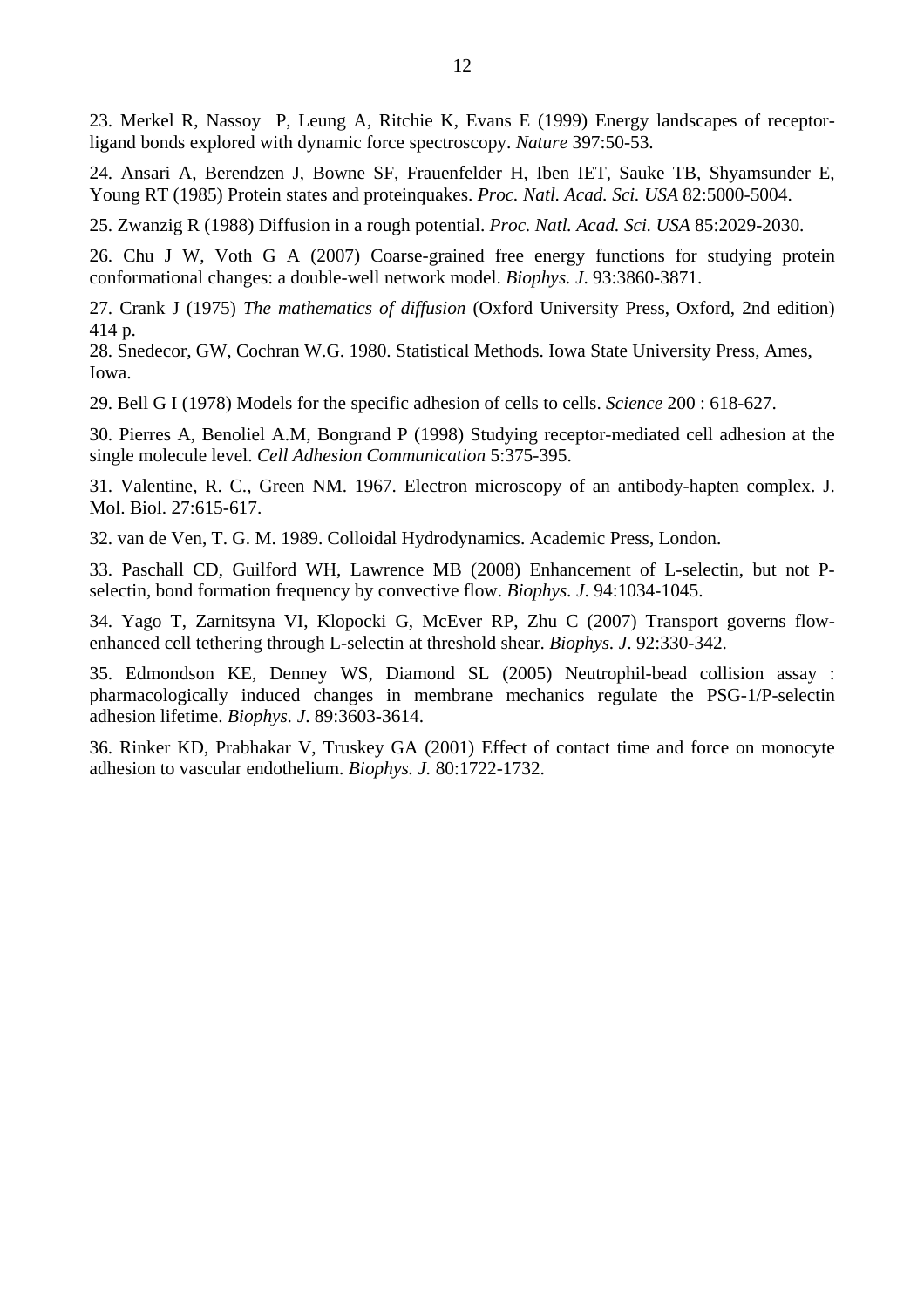| ICAM-1 density | Wall shear rate | Detachment rate (second <sup>-1</sup> ) |  |
|----------------|-----------------|-----------------------------------------|--|
| $1 \mu m^{-2}$ | $28 s^{-1}$     | $0.54 \pm 0.056$ (n=274)                |  |
| $2 \mu m^{-2}$ | $28 s^{-1}$     | $0.42 \pm 0.029$ (n=729)                |  |
| $4 \mu m^{-2}$ | $28 s^{-1}$     | $0.27 \pm 0.048$ (n=165)                |  |
| $1 \mu m^{-2}$ | $56 s^{-1}$     | $0.52 \pm 0.087$ (n=108)                |  |
| $2 \mu m^{-2}$ | $56 s^{-1}$     | $0.44 \pm 0.035$ (n=543)                |  |
| $4 \mu m^{-2}$ | $56 s^{-1}$     | $0.46 \pm 0.071$ (n=137)                |  |
| $2 \mu m^{-2}$ | $66 s^{-1}$     | $0.57 \pm 0.058$ (n=267)                |  |

## **TABLE 1 DETACHMENT RATE OF SURFACE-BOUND MICROSPHERES**

 Anti-ICAM-1 coated microspheres were driven along surfaces coated with ICAM-1 molecules at low density. The duration of binding events was recorded and used to derive the initial detachment rate ± statistical uncertainty as explained. The number n of recorded arrests is indicated in brackets.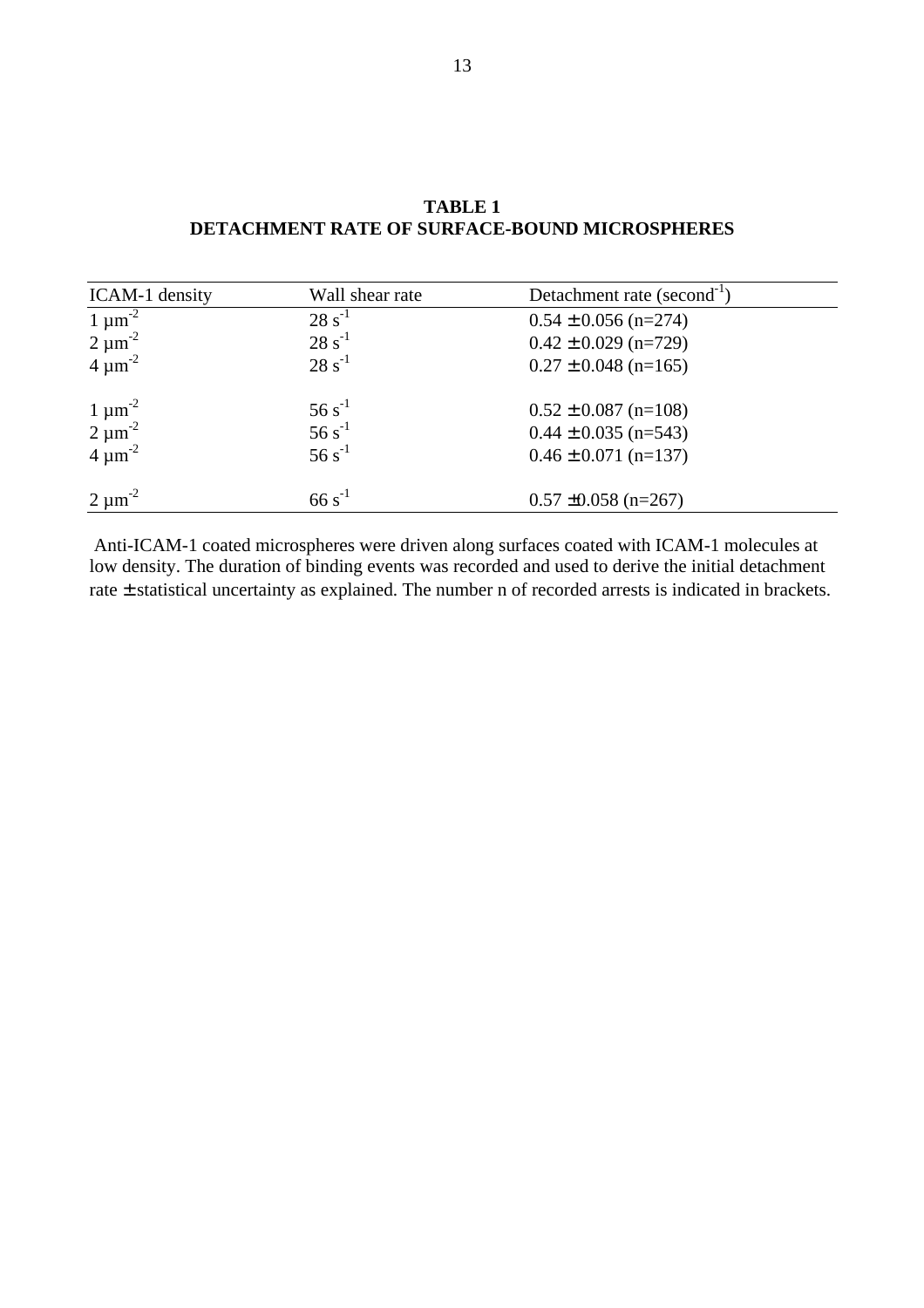| Ligand/<br>receptor           | Shear rate<br>range $(s^{-1})$ | Relative shear<br>increase $r_s$ | Relative binding<br>efficiency decrease $r_b$ | exponent<br>$ln(r_b)/ln(r_s)$ | reference |
|-------------------------------|--------------------------------|----------------------------------|-----------------------------------------------|-------------------------------|-----------|
| P-selectin<br>Neutrophil      | $20 - 100$                     | 5                                | 10                                            | 1.43                          | (33)      |
| C-Cadherin<br>C-Cadherin      | $8.4 - 15.7$                   | 1.87                             | 4.38                                          | 2.36                          | (20)      |
| L-selectin<br>antibody        | $40 - 50$                      | 1.25                             | 2.8                                           | 4.5                           | (34)      |
| P-selectin<br>Neutrophil      | 25-200                         | 8                                | 42.5                                          | 1.8                           | (35)      |
| Streptavidin<br><b>Biotin</b> | $7.2 - 21.8$                   | 3.0                              | 28                                            | 3.0                           | (19)      |
| Monocyte                      | 40-120                         | 3.0                              | 4.9                                           | 1.45                          | (36)      |

## **TABLE 2 INFLUENCE OF SHEAR RATE ON ENCOUNTER EFFICIENCY**

Published studies made on adhesion measurement under flow were used to derive the dependency of binding probability per encounter, denominated as encounter efficiency, on wall shear rate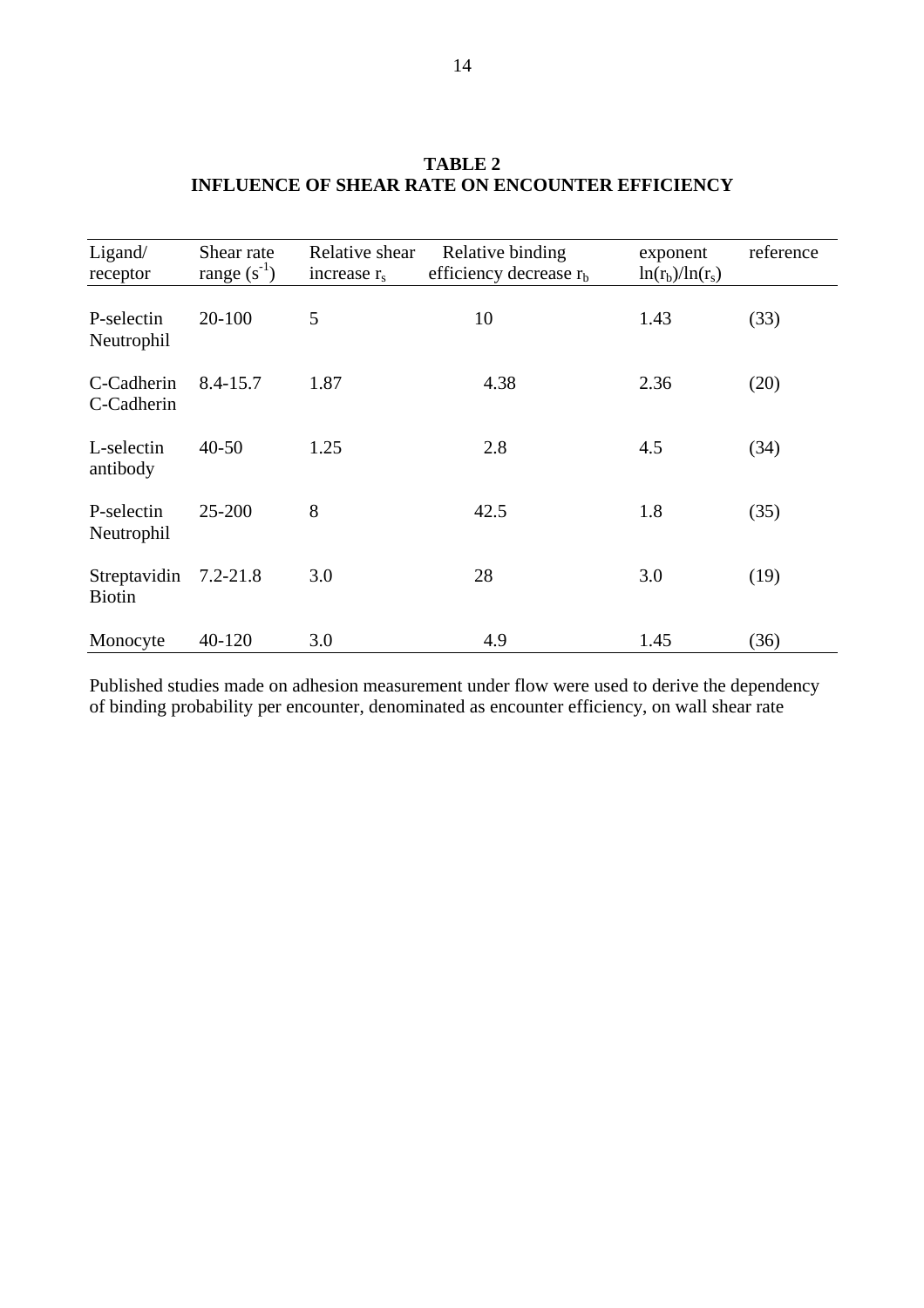#### **FIGURE LEGENDS**

**Figure 1: Models for the kinetics of bond formation. A)** Formation of a detectable bond as a biphasic process (model 2). Detectable ligand-receptor complexes (state2) are hypothesized to form through a unidimensional reaction path involving a transient undetectable state (1). The fraction of bound molecules (i.e. collision efficiency) may thus scale as the square of encounter duraton. **B)** When the reaction path involves multiple binding states, collision efficiency may scale as powers of encounter duraction higher than 2, requiring the use of an increasing number of parameters. **C)** A simple way of modeling a path involving multiple intermediate states may consist of using an "effective" diffusion coefficient with a low value on a segment of the reaction path that may be viewed as a "kinetic trap' (model 3).

**Figure 2: Geometrical parameters**. **A.** Motion of a microsphere near a planar surface in shear flow. The undisturbed flow velocity is Gz at distance z from the plane. The velocity u of the microsphere centre depends of the distance h between the sphere and the surface. The limiting ratio ωR/u is close to 0.57 when the sphere is close to the surface. The relative velocity w between the sphere surface and the plane is thus about 0.43 u. **B.** Bond formation may occur between points of the cell surface that are less than distance L from the plane. **C**. In order to assess the influence of confinement and hydrodynamic forces on molecular interactions, chamber bound molecules (anti-Fc+FcICAM) and microsphere receptors (anti-Ig + Ig anti-ICAM) were tentatively modeled as rigid rods connected with flexible hinge corresponding to the immunoglobulin hinge regions. Approximating as 4nm the length of an immunoglobulin domain, the lengths of segments s1, s2, s'1, s'2 and s'3 were respectively taken as 8nm, 36 nm, 8 nm, 16 nm and 8 nm.

**Figure 3: Linear dependence of binding frequency on ligand density**. Anti-ICAM-1-coated microspheres were driven along surfaces coated with ICAM-1 at low density with a wall shear rate of 28  $s^{-1}$  (squares) or 56  $s^{-1}$  (circles). The number of binding events per millimeter of trajectory is plotted versus ICAM-1 surface density. Vertical bar length is twice the standard error.

**Figure 4: Encounter efficiency is proportional to a power of encounter duration that is higher than unity.** Anti-ICAM-1-coated microspheres were driven along surfaces coated with a low density of ICAM-1 (1, 2 and 4 molecules/ $\mu$ m<sup>2</sup>, shown with diamonds, squares and circles respectively) with a wall shear rate ranging between 14 and 98  $s^{-1}$ . The frequency of specific binding events was plotted versus average duration of molecular encounters between ligand and receptor molecules, using a logarithmic scale. The slope of the regression line formed by the experimental values excluding the highest contact duration was respectively 2.41±0.18, 2.88±0.32 and 2.44 $\pm$ .30 when ICAM-1 density was 1, 2 and 4 molecules/ $\mu$ m<sup>2</sup>. Data found for 1 and 4 mol/ $\mu$ m<sup>2</sup> at 98 s<sup>-1</sup> (no significant binding) could not appear on a logarithmic scale.

#### **Figure 5: Standard kinetic modelling of encounter efficiency**.

The experimental dependence of binding frequency on wall shear rate was fitted to nondimensional plots of encounter efficiency versus molecular contact duration expressed as the dimensionless product  $k_{01}$ t (Eq. 5). A two-parameter fit was simply obtained by displacing the experimental curve on a log-log plot and minimizing the squared difference. Dot-segment, broken and thick curves were respectively obtained with  $k_{12}/k_{01} = 10$ , 1 and 0.1. The sum of squared errors corresponding to the best fit was  $1.08 \pm 0.06$  for all curves, demonstrating the impossibility of unambiguously determining  $k_1/k_0$ . There was a large uncertainty in locating the adjusted data (squares) since the best-fit regions of calculated curves closely matched a straight line with a slope of 2 and fitted values of  $log(k_0,t)$  could be indefinitely decreased without significantly altering the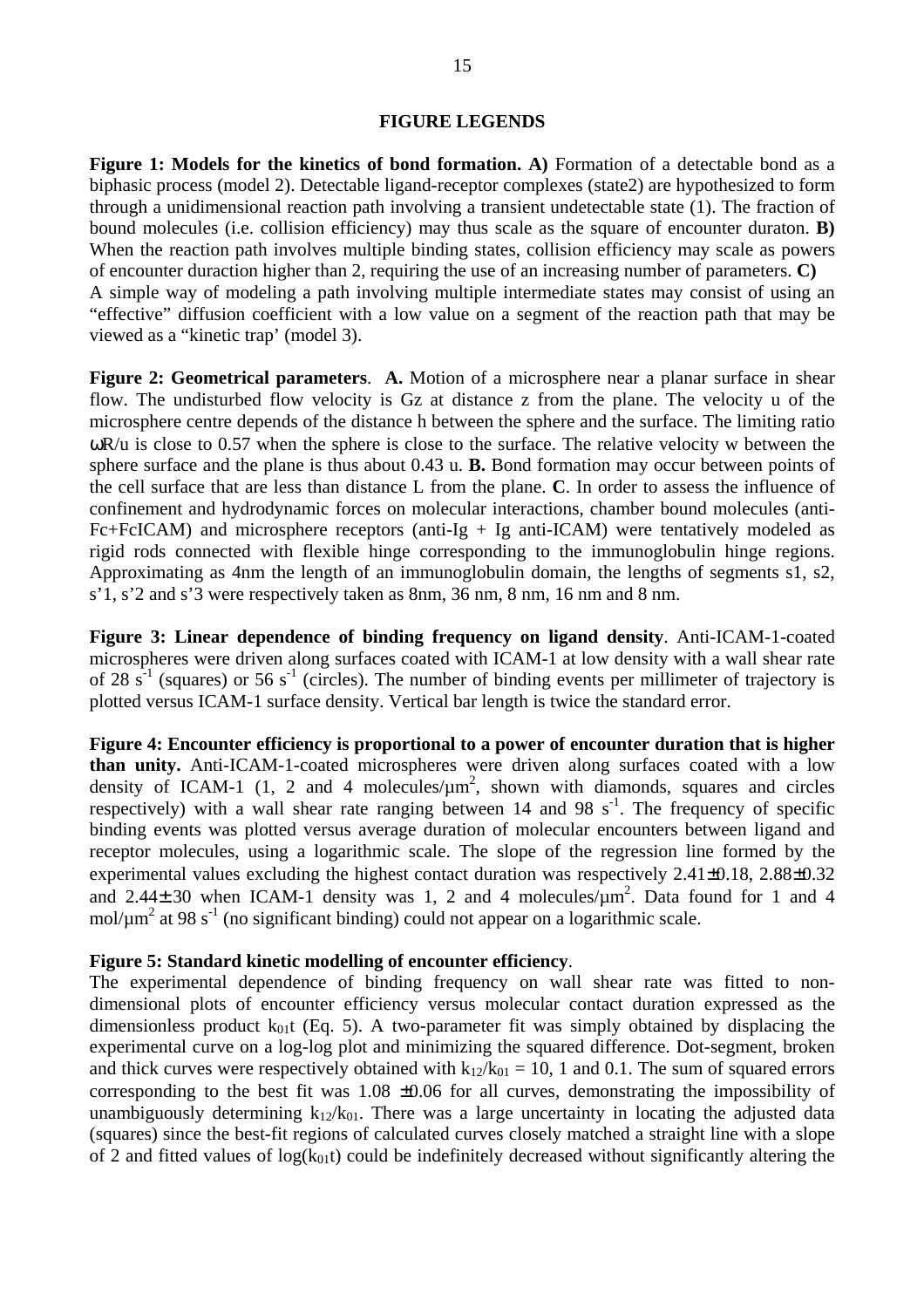squared difference. The accuracy of the fit is illustrated by considering a slightly translated curve (triangles) yielding a sum of squared errors of 2.50.

#### **Figure 6: Excellent match between erfc and experimental data.**

The plots of binding frequency versus estimated contact duration (Eq. 2) were fitted to erfc ( $t^{-1/2}$ ) by dividing all abscissae by the same factor of 8.94 ms and frequencies by 13.75, 13.75×2 and 13.75×4 mm<sup>-1</sup> respectively when the surface density of ICAM-1 was 1  $\mu$ m<sup>-2</sup> (diamonds), 2  $\mu$ m<sup>-2</sup> (squares) and  $4 \mu m^{-2}$  (circles) respectively.

## **Figure 7: Many models based on the "kinetic trap" assumption lead to an erfc-like relationship between encounter efficiency and contact duration.**

**A.** *Typical simulation*. The **reaction path** was modelled as as sequence of 100 positions with energy shown on *top curve*. A sink was located at position 0 to account for more stable inner binding states. A particle starting from position 100 was considered as bound after N **steps** if it moved leftward by at least distance x. Fall into the sink was slowed by a wide barrier of 4 kT. Complex entry into or exit from the reaction path (at position 100) was modelled as a random exchange with a reservoir on the right. *Bottom*: the probability distribution of a particle starting from position 100 at time 0 is shown after 1000 time steps (Thick line), 10,000 steps (thin line) and 100,000 steps (broken line) respectively. **B.** *Results of simulation***.** *Diamonds* show simulated binding probabilities for a flat energy landscape with a sink at position zero and a barrier preventing exit at position 100. the thin line represents the exact solution of diffusion into a half line, i.e.  $erfc[(x^2/4Dt)^{1/2}]$ . The discrepancy after 100,000 steps is due to the passage into the sink. *Squares* show the effect of replacing the flat energy landscape with the curve on Fig.5A (top). The thin line shows that experimental curves can still be fitted to an erfc function with a different timescale. Circles show the effect of allowing particles to exit rightward from the reaction path (with a probability of going back one hundredfold lower). The simulated data are still matched with an erfc curve with different scaling parameters.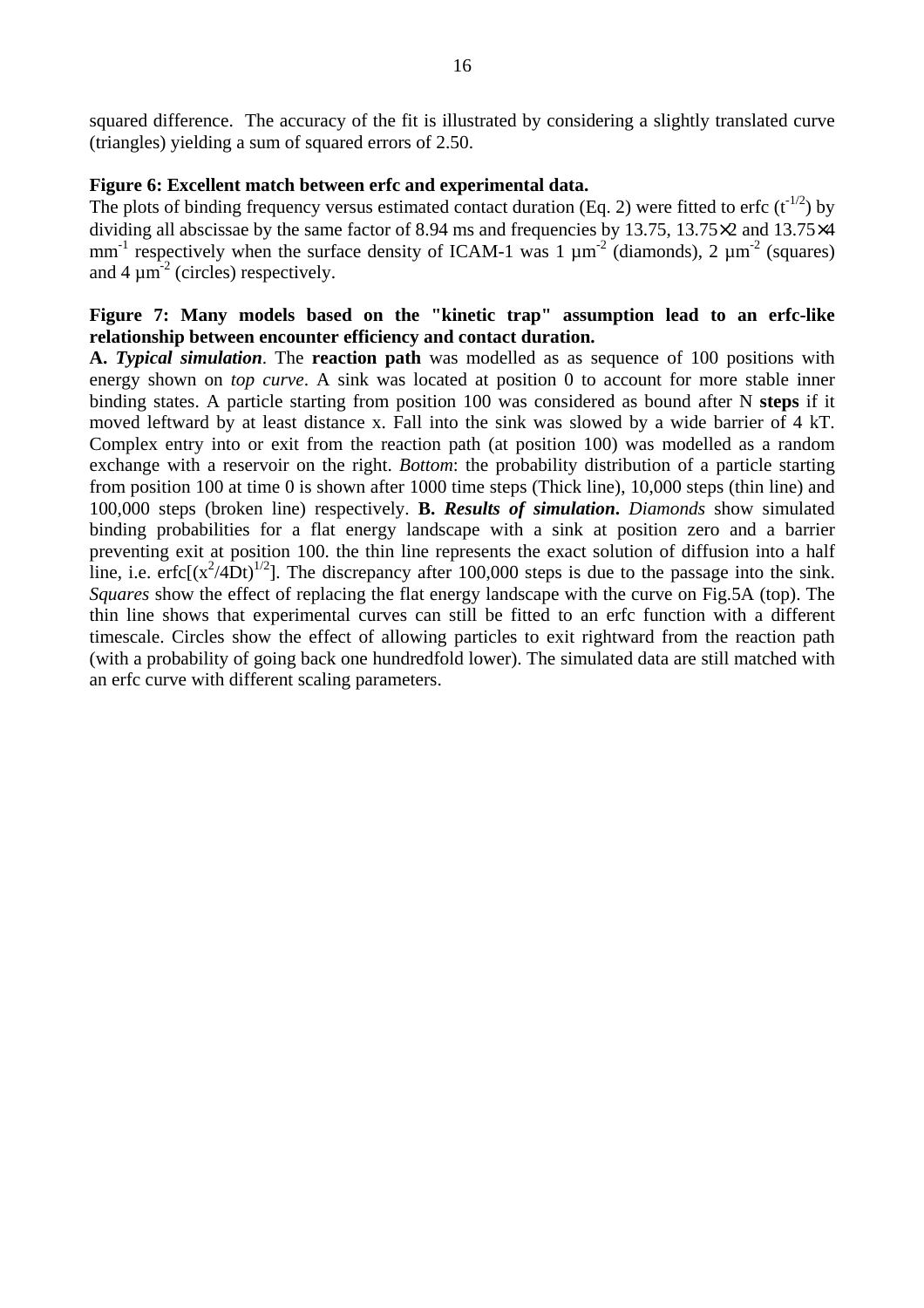





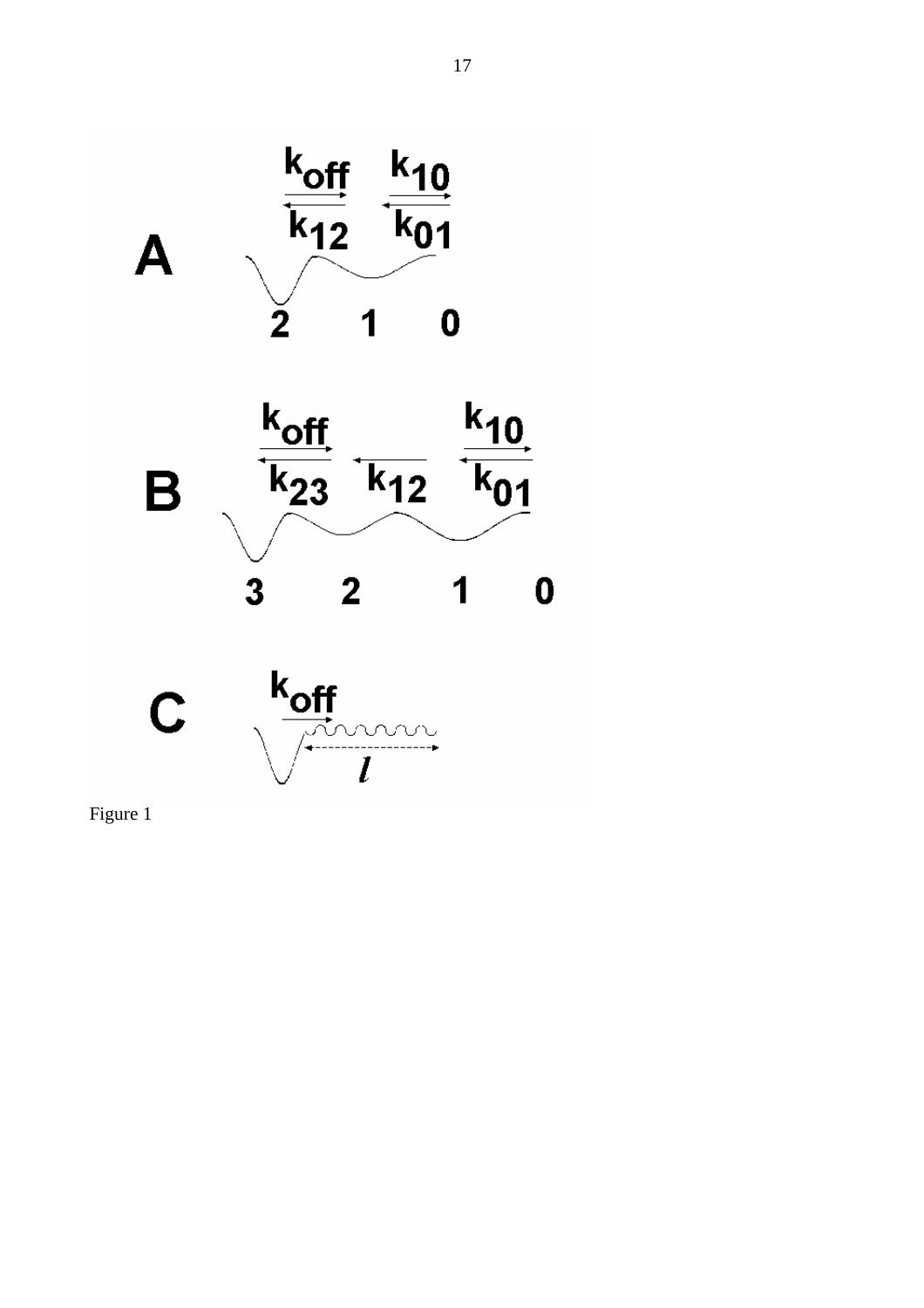

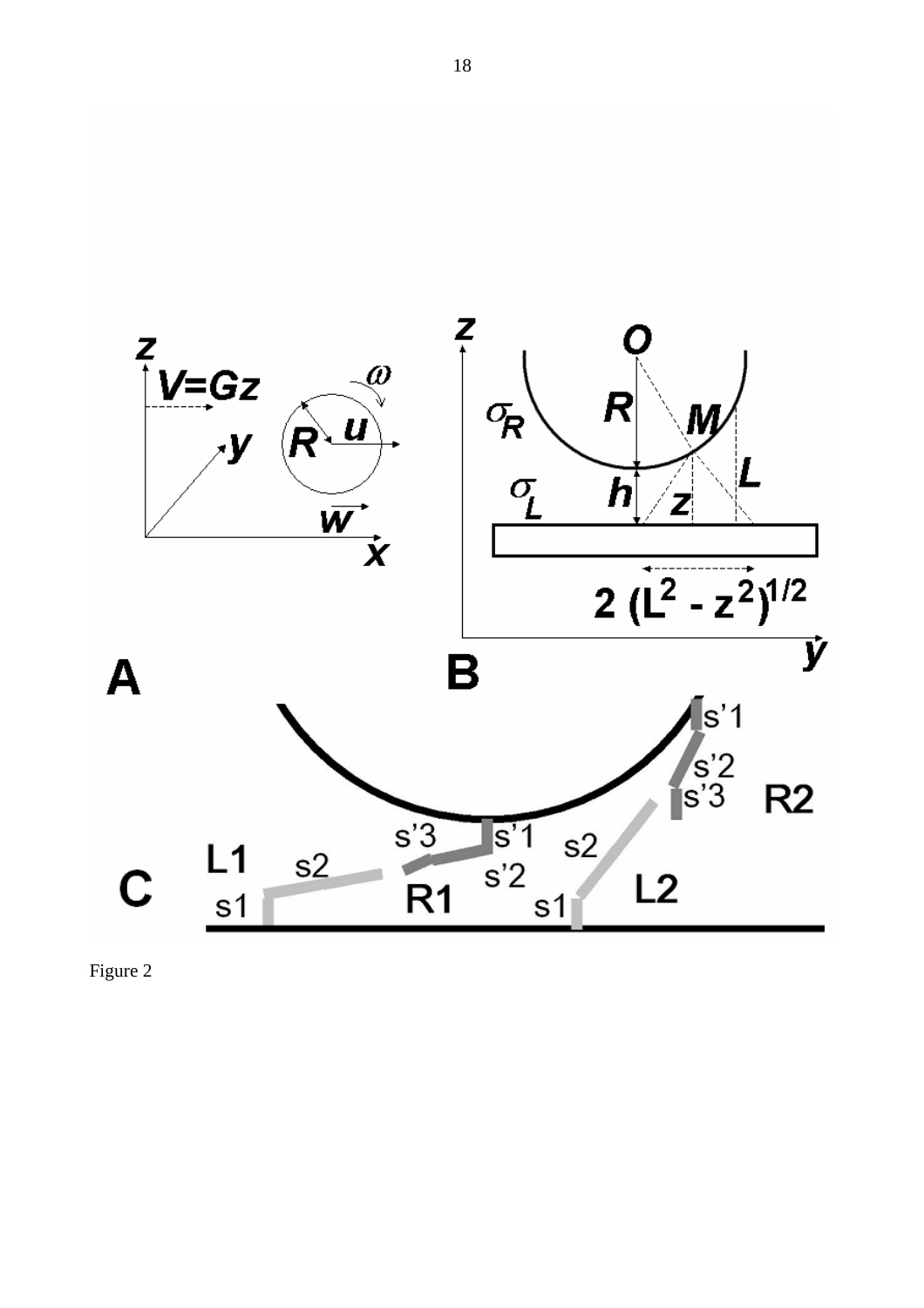

Figure 3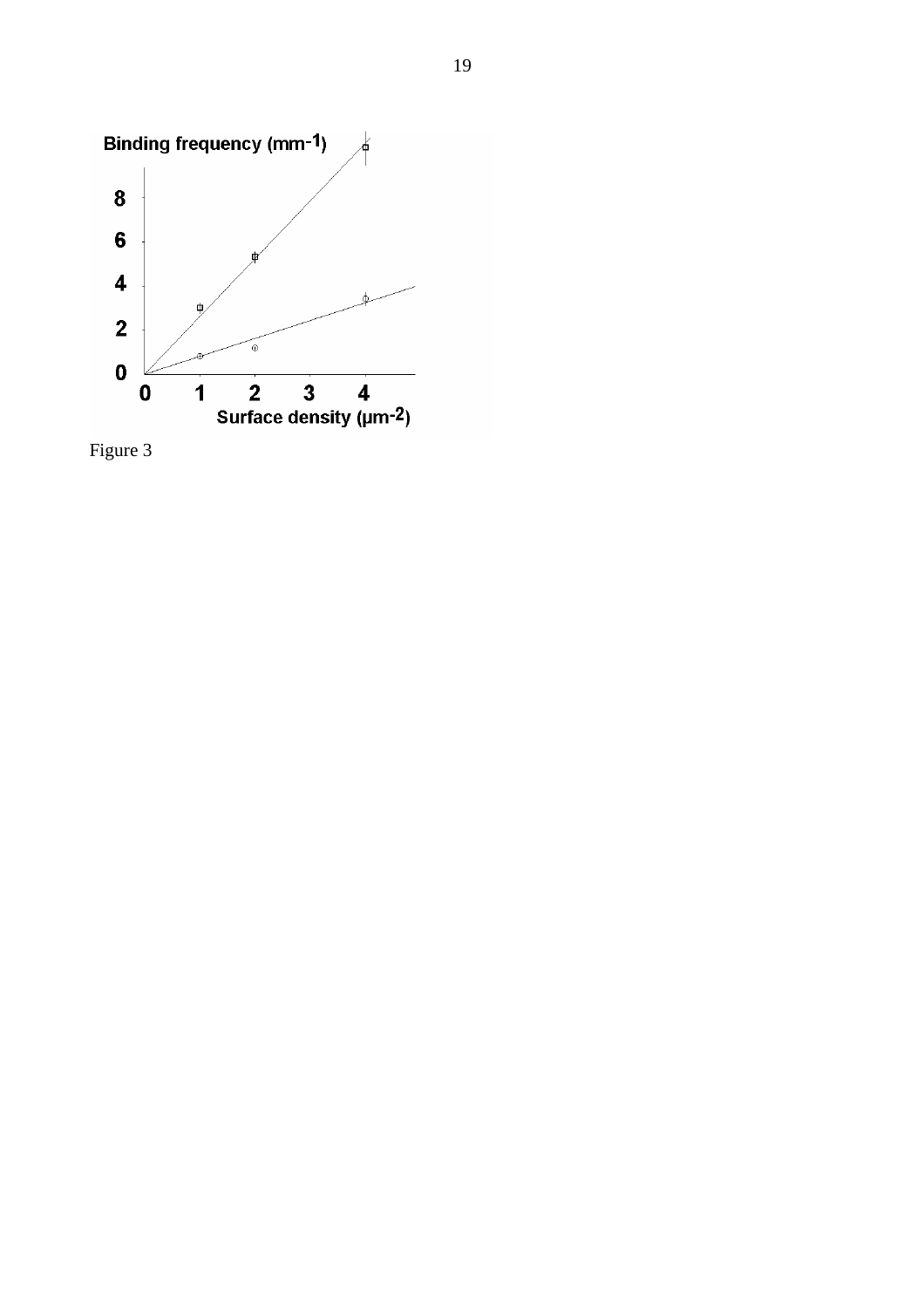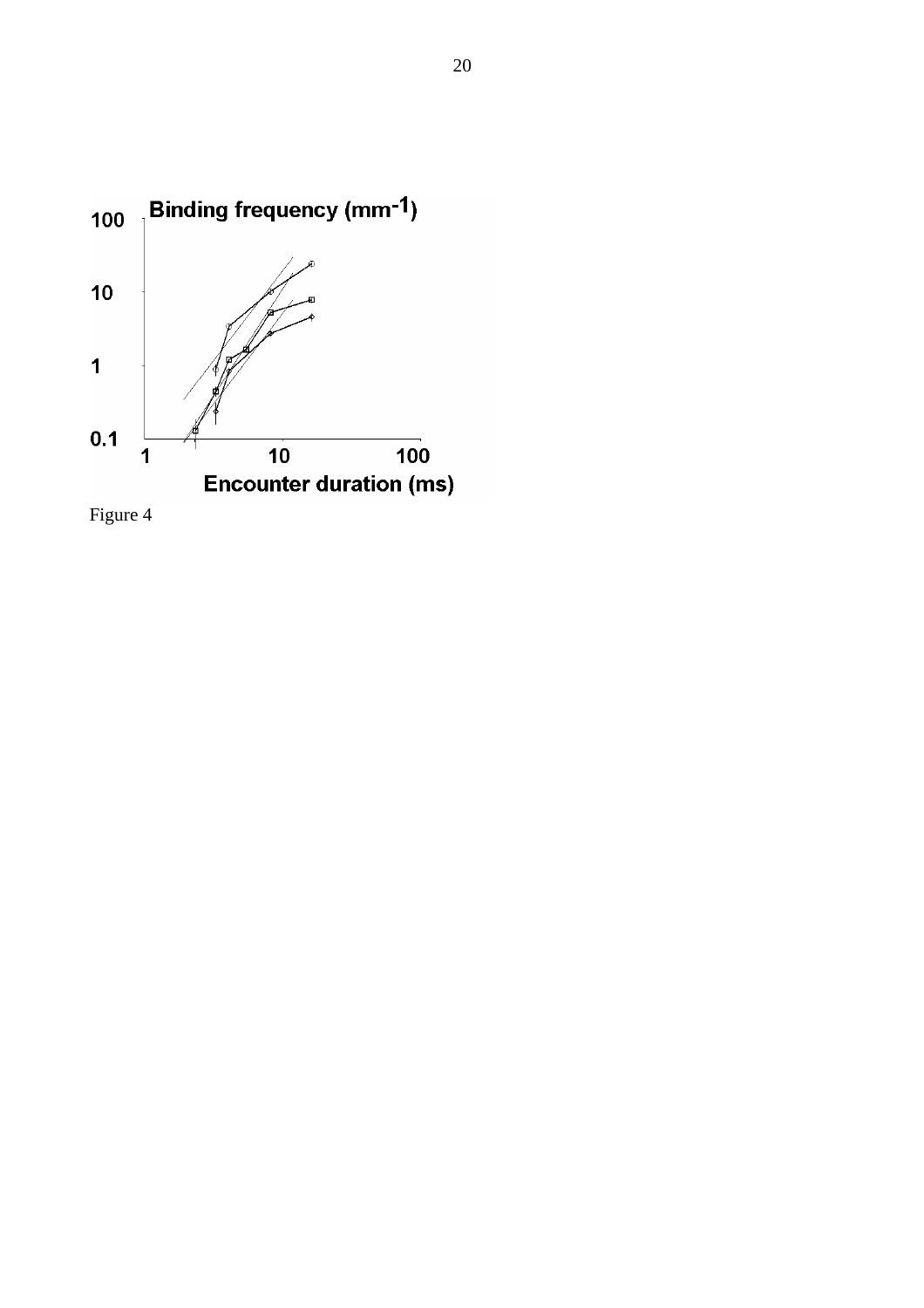

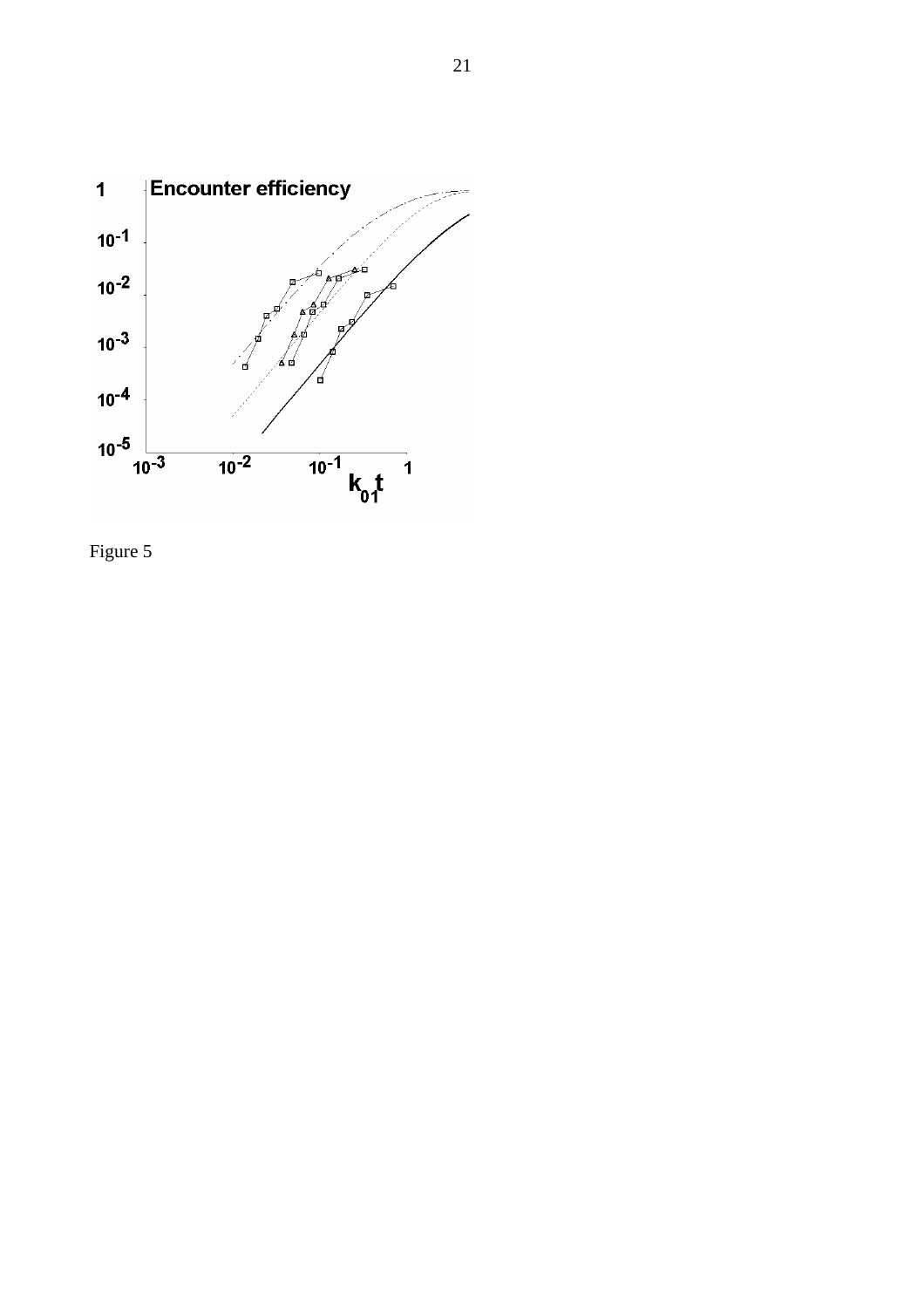

Figure 6